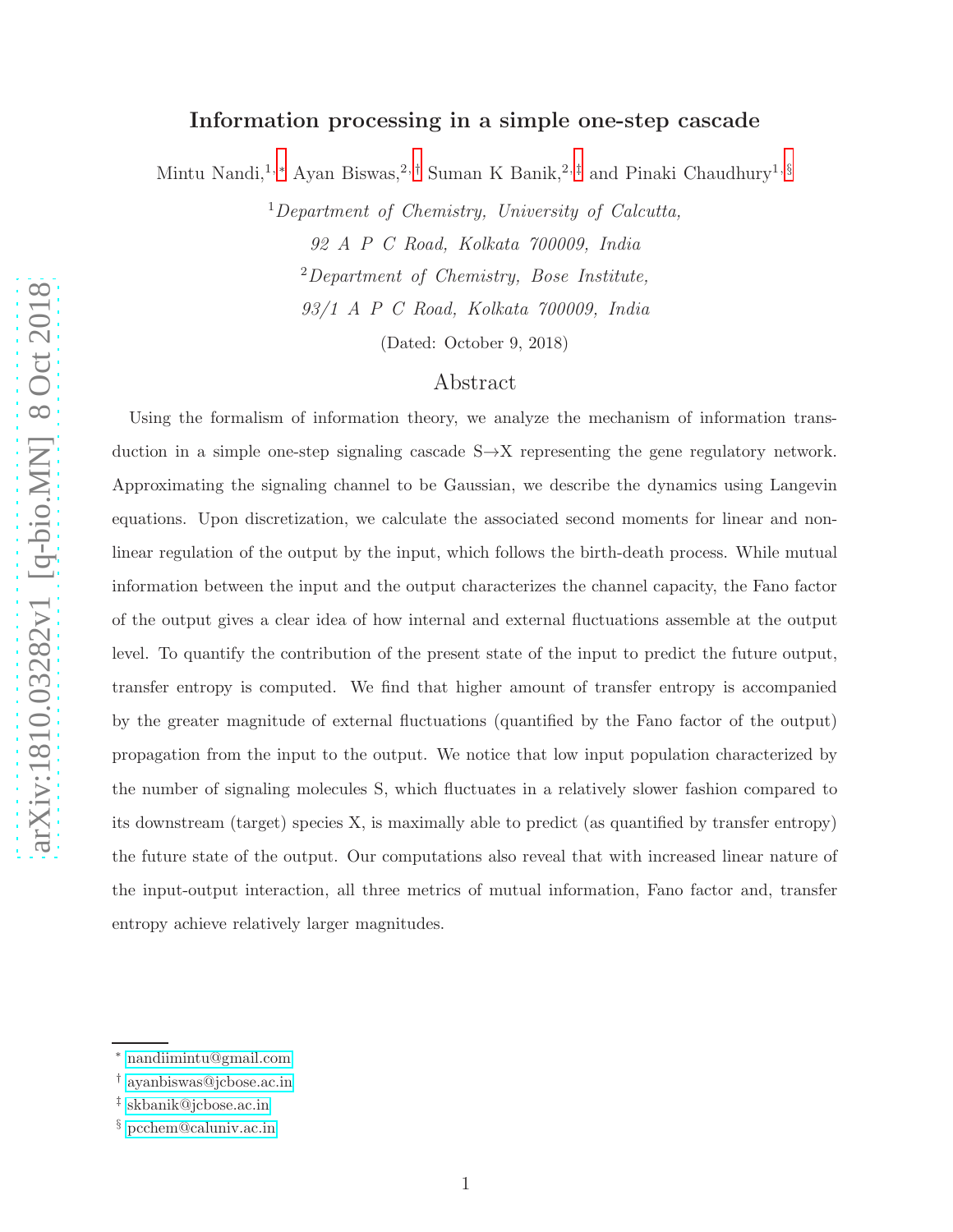#### I. INTRODUCTION

Originally proposed by Shannon [\[1](#page-23-0), [2](#page-23-1)], information theory provides a thorough insight into the quantification, storage and communication of information [\[3](#page-23-2)[–5\]](#page-24-0). This theory has been used in diverse disciplines, one of them being signal processing motifs [\[6,](#page-24-1) [7](#page-24-2)], where signals are processed from an input source to an output target. Information theoretic investigations are capable of proposing a probable mechanism of signal transduction through such network motifs [\[8](#page-24-3)[–10\]](#page-24-4). According to this mechanism, a cell can sense the fluctuating signals originated due to either intra-cellular changes or extra-cellular changes or due to both and responded accordingly [\[11\]](#page-24-5). Biochemical reactions are intrinsically stochastic in nature [\[12\]](#page-24-6), and hence cells show a strong diversity in nature due to such stochastic behavior of the biochemical networks that operate inside a single cell. Because of this stochasticity, various forms of noise are originated in these biochemical networks and consequently signal transductions are being hampered leading to a loss of information transmitted through those networks. Information theory provides the metrics to check the reliability of an organism's regulatory circuit to transmit information as well as its evolutionary fitness [\[13](#page-24-7)[–15](#page-24-8)].

Before proceeding to a discussion of our analysis, let us first introduce the notion of information transfer characterized by the quantitative term mutual information [\[1,](#page-23-0) [2\]](#page-23-1) (MI) between the network components. MI is a probabilistic measure of the amount of information transmitted, and is estimated by quantifying the degree of dependencies between the network variables in a signaling network from a joint probability density function of those variables. For two random variables S and X forming a one-step cascade  $S \rightarrow X$ , MI is defined as:

$$
I(s; x) = \sum_{s,x} p(s,x) \log_2 \frac{p(s,x)}{p(s)p(x)}
$$
(1)

where s and x are random variables representing biochemical species S and X respectively.  $p(s, x)$  is the joint probability function of s and x and  $p(s)$  and  $p(x)$  are the marginal probability functions of s and x respectively. Since the base used in the logarithm is  $2$ , the unit of the measured mutual information will be in bits. Moreover, in an alternative sense, MI is the common entropy shared by the network variables in an entropy space and signifies the average reduced uncertainty of one network variable due to the knowledge of other network variables [\[1,](#page-23-0) [2,](#page-23-1) [16](#page-24-9)]. MI, a non-negative quantity, is a symmetric measure of correlation between stochastic variables of the system and its value becomes zero if the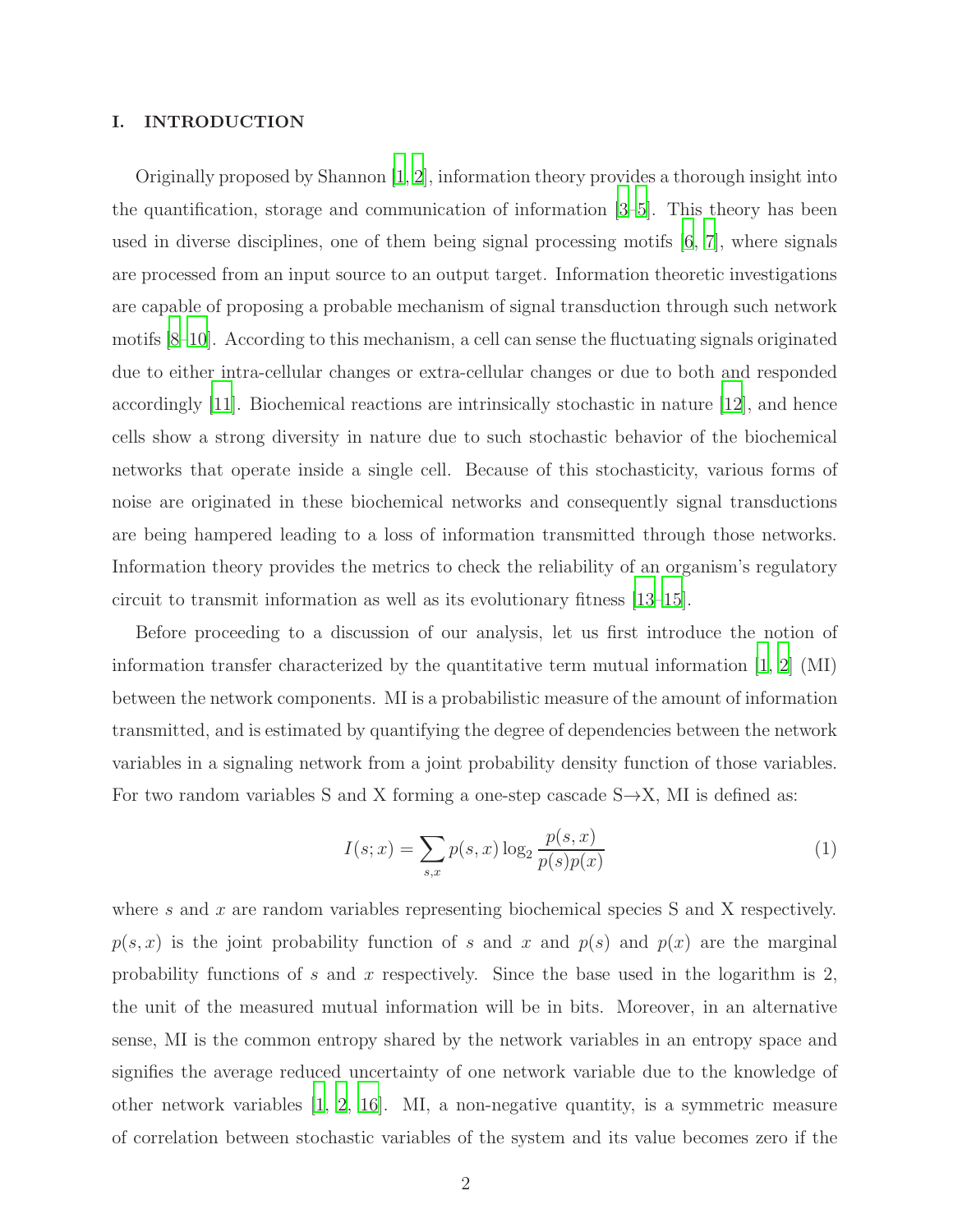network variables are independent of each other [\[16](#page-24-9)].

Though MI provides a quantified overlap of the information content between the network variables, it does not contain any dynamical as well as directional information [\[17](#page-24-10)]. While analyzing a network motif, it becomes a central task to find out the direction as well as quantification of information transmission. Thomas Schreiber [\[17\]](#page-24-10) proposed a quantitative measurement of information flow, named transfer entropy (TE) [\[18](#page-24-11), [19\]](#page-24-12) containing the desired properties which are not within the scope of MI measurement. Unlike MI, measurement of TE takes transition probabilities into account. For the same two random variables, the transition probability  $p(x_{i+h}|x_i, s_i)$  has to be considered where  $x_{i+h}$  is the value of x which is h step in future from  $x_i$ . For a discrete-time process, the prediction horizon h is considered to be 1 [\[20](#page-24-13)] as we have used in the present work (see Section II). TE, the amount of information transmitted in a particular direction under the given scheme of network motif, signifies how reliably one can have the information about the future state of the target output from the present state of the input source provided the present state of the output is known. Therefore, it is a history-based measurement. A novel application of TE was demonstrated by Bauer et.al. [\[21](#page-24-14)]. They showed that TE detects the path of propagation of disturbance among the process variables in a continuous chemical scheme. For this purpose, they took two industrial case studies and identified the root sources of the disturbance correctly. They found significant values of TE associated with those sources of disturbance and these values of TE satisfied a significance level which exceeds a threshold value of TE ascertained for the system. A recent study has also revealed important connections between information theory and thermodynamics by exploring the effect of time reversal on transfer entropy [\[22\]](#page-24-15).

Keeping the ideas of MI and TE and their broad utility to understand varied chemical networks and their operation, we, in our present effort, have studied the one-step cascade (OSC) motif with a view to understand how Fano factor, MI and TE can be used to analyze information propagation in the network which faces stochastic environment. Here, it is imperative to understand the real biological phenomenon which has been mathematically modelled by an OSC motif. The biochemical species represented here by S and X may well be envisaged as two gene products, the former is responsible for the production of the later [\[7](#page-24-2)]. Gene product S, in our case, acts as a transcription factor (TF), more accurately, an activator binding to the promoter region of the gene of X and thereby, up-regulating production of X. Single-cell experiments categorically suggest these binding events, apart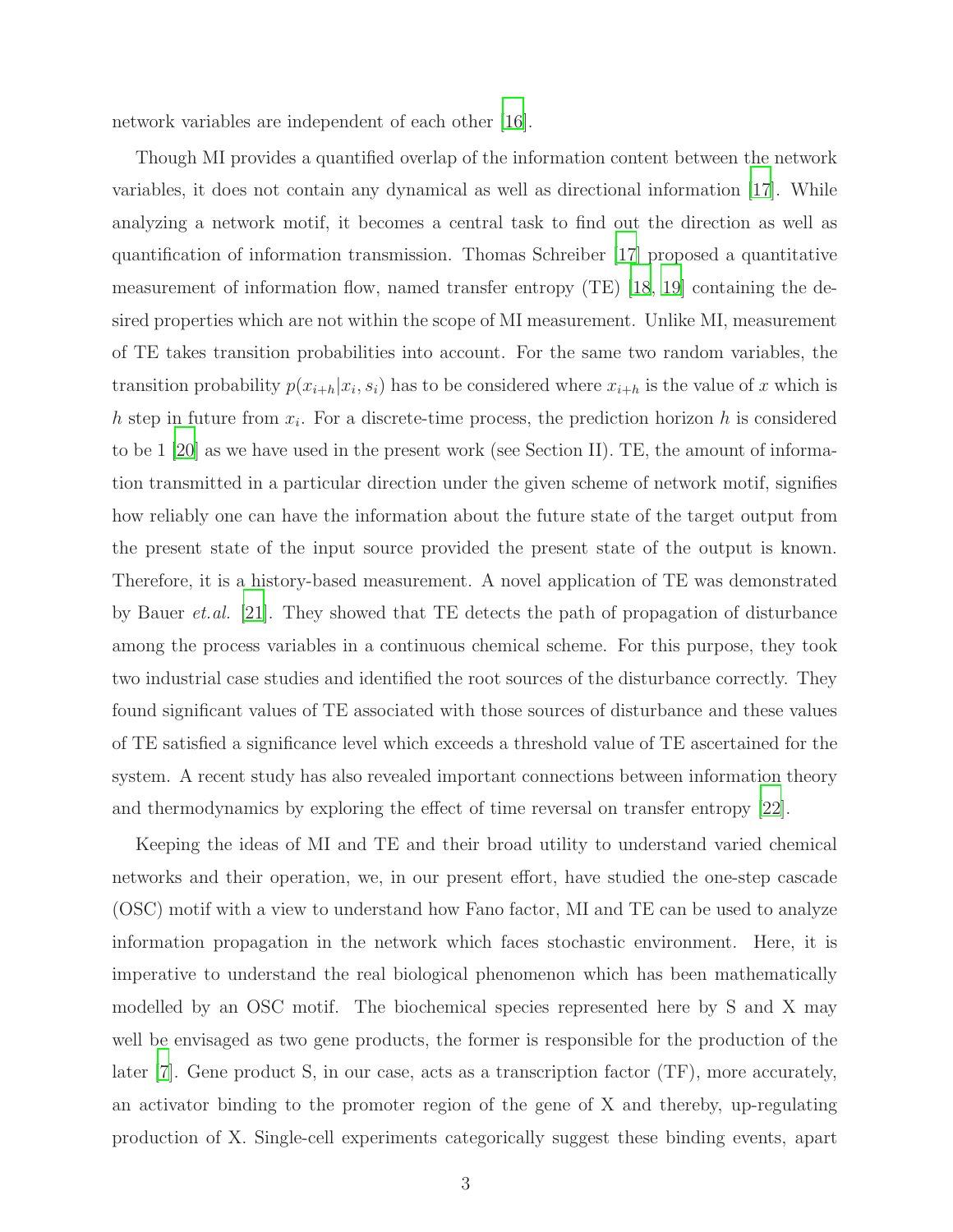from the production and degradation events, to be inherently noisy [\[23](#page-24-16), [24](#page-24-17)]. These activator molecules originate and diffuse through the cytoplasm and after arriving in the nucleus, get bound to the promoter region of the target gene and initiate transcribing and translating the information content of the source gene. The TFs often get unbound from the promoter site and with time again get attached, thereby adding noise into the system. These microscopic details are encapsulated in the coarse-grained systemic parameters, whose effect on the statistical metrics (i.e., Fano factor, MI and, TE), this present study wants to capture. The motifs found in the transcription control networks of E. coli and S. cerevisiae can be depicted as composed of further basic interaction units of OSC. Hence, information theoretic profiling of OSC seems to be of utmost importance. This type of analysis also opens avenues of comparing different metrics on equal footing to find out some common features, if present.

Our treatment of this motif has been done both as an analytic treatment as well as numerical investigation. In the next section, we describe in detail the methodology used and then go on to present the results with accompanying discussions. We end our presentation by making the concluding remarks as to how the information theory especially transfer entropy has helped in the understanding of OSC motif.

#### II. THE MODEL

We consider signal transmission through an OSC motif. The OSC motif consists of an input S and an output X (see Fig. [1\)](#page-4-0). The time evolution of S and X can be written using a set of coupled Langevin equations

<span id="page-3-0"></span>
$$
\frac{ds}{dt} = f_s(s) - \mu_s s + \xi_s(t),\tag{2}
$$

$$
\frac{dx}{dt} = f_x(s, x) - \mu_x x + \xi_x(t),\tag{3}
$$

where  $s$  and  $x$  are the copy numbers of S and X, respectively. Here, copy number stands for the number of molecules of biochemical species and is expressed in molecules/ $V$  where  $V$  is the unit effective cellular volume. In Eqs. [\(2-3\)](#page-3-0),  $f_s(s)$  and  $f_x(s, x)$  represent production terms associated with S and X, respectively. Both the synthesis terms  $f_s(s)$  and  $f_x(s, x)$  could be, in general, nonlinear in nature. In Fig. [1,](#page-4-0) however, we show the linear case only. Explicit forms of synthesis terms are given when we consider specific cases. The noise processes  $\xi_s(t)$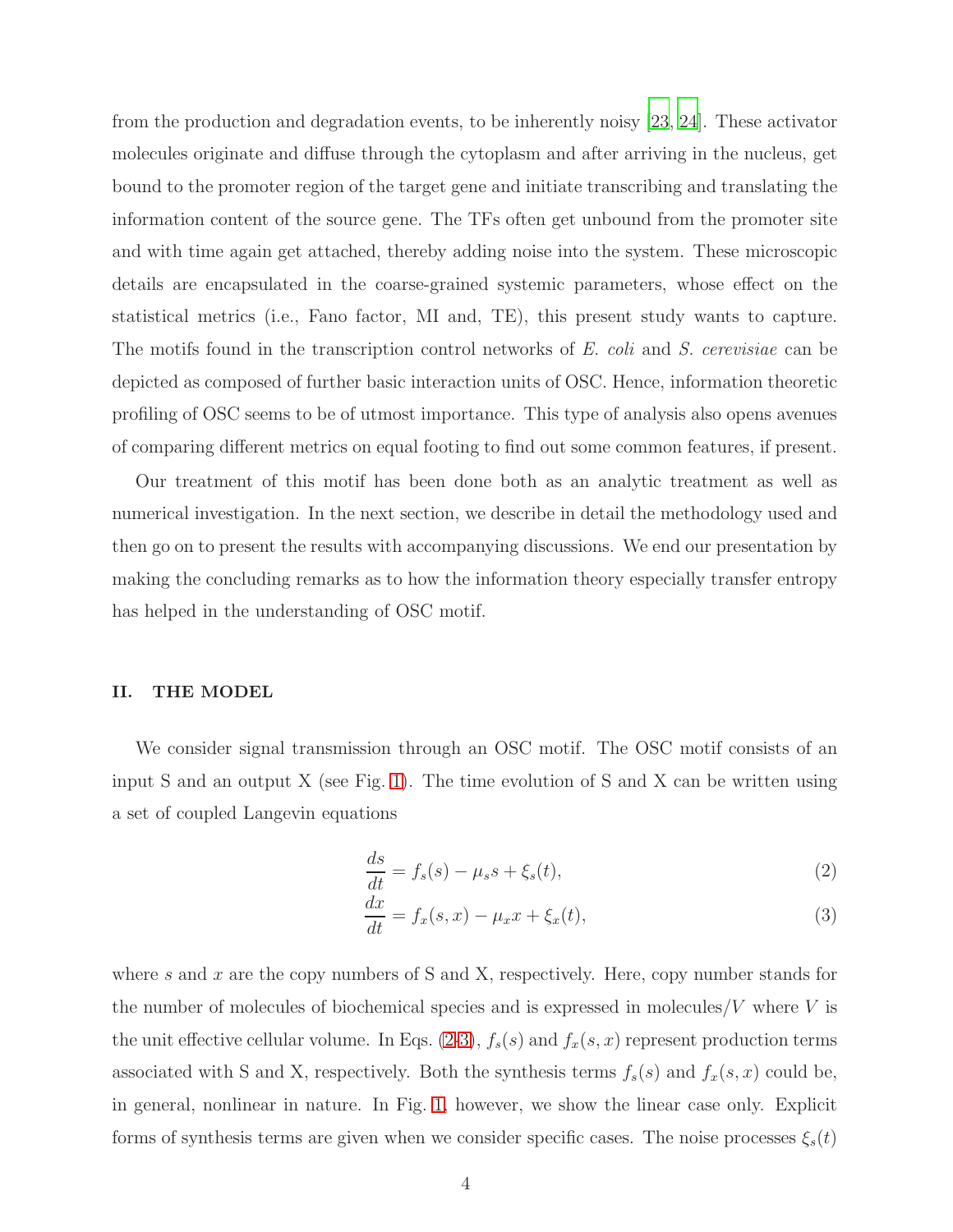

<span id="page-4-0"></span>FIG. 1. The OSC motif.  $k_s$  and  $k_x$  are the synthesis rate of S and X, respectively. The degradation constants of the same components are given by  $\mu_s$  and  $\mu_x$ . The rate constants  $\mu_s$ ,  $k_x$  and  $\mu_x$ are expressed in sec<sup>-1</sup> while  $k_s$  is expressed in (molecules/V) sec<sup>-1</sup>, V being the unit effective cellular volume. While drawing the OSC motif we considered only the linear forms of the functions  $f_s(s) = k_s$  and  $f_x(s, x) = k_x s$  [see Eqs. [\(2-3\)](#page-3-0) and discussion before Eq. [\(21\)](#page-8-0)].

and  $\xi_x(t)$  are Gaussian distributed with statistical properties [\[12](#page-24-6), [25](#page-24-18)[–28\]](#page-24-19)

$$
\langle \xi_s(t) \rangle = \langle \xi_x(t) \rangle = 0,
$$
  

$$
\langle \xi_s(t) \xi_s(t') \rangle = [f_s(\langle s \rangle) + \mu_s \langle s \rangle] \delta'(t - t'),
$$
  

$$
\langle \xi_x(t) \xi_x(t') \rangle = [f_x(\langle s \rangle, \langle x \rangle) + \mu_x \langle x \rangle] \delta'(t - t'),
$$
  

$$
\langle \xi_s(t) \xi_x(t') \rangle = \langle \xi_x(t) \xi_s(t') \rangle = 0.
$$

where  $\delta'$  is the Dirac delta function. In the above expressions of noise correlations,  $\langle \cdots \rangle$ stands for ensemble average. We note here that, at steady state  $f_s(\langle s \rangle) + \mu_s \langle s \rangle = 2\mu_s \langle s \rangle$ and  $f_x(\langle s\rangle, \langle x\rangle) + \mu_x\langle x\rangle = 2\mu_x\langle x\rangle$  as synthesis and degradation terms balance each other [\[12](#page-24-6), [26](#page-24-20)[–28](#page-24-19)].

#### A. Analytical calculations

To solve the Langevin equations [\(2-3\)](#page-3-0), we perform discretization

<span id="page-4-1"></span>
$$
s_t = f_s(s_{t-1})\Delta t + (1 - \beta_1)s_{t-1} + \epsilon_t^s,
$$
\n(4)

$$
x_t = f_x(s_{t-1}, x_{t-1})\Delta t + (1 - \beta_2)x_{t-1} + \epsilon_t^x,
$$
\n(5)

with  $\beta_1 = \mu_s \Delta t$ ,  $\beta_2 = \mu_x \Delta t$ ,  $\epsilon_t^s = \xi_s(t) \sqrt{\Delta t}$  and  $\epsilon_t^x = \xi_x(t) \sqrt{\Delta t}$ . Here,  $\Delta t$  is the small time grid. We note that, the discrete set of Eqs. [\(4-5\)](#page-4-1) is an approximated form of continuous-time process, Eqs. [\(2-3\)](#page-3-0) under the assumption that  $\Delta t \to 0$ . The approximation we make here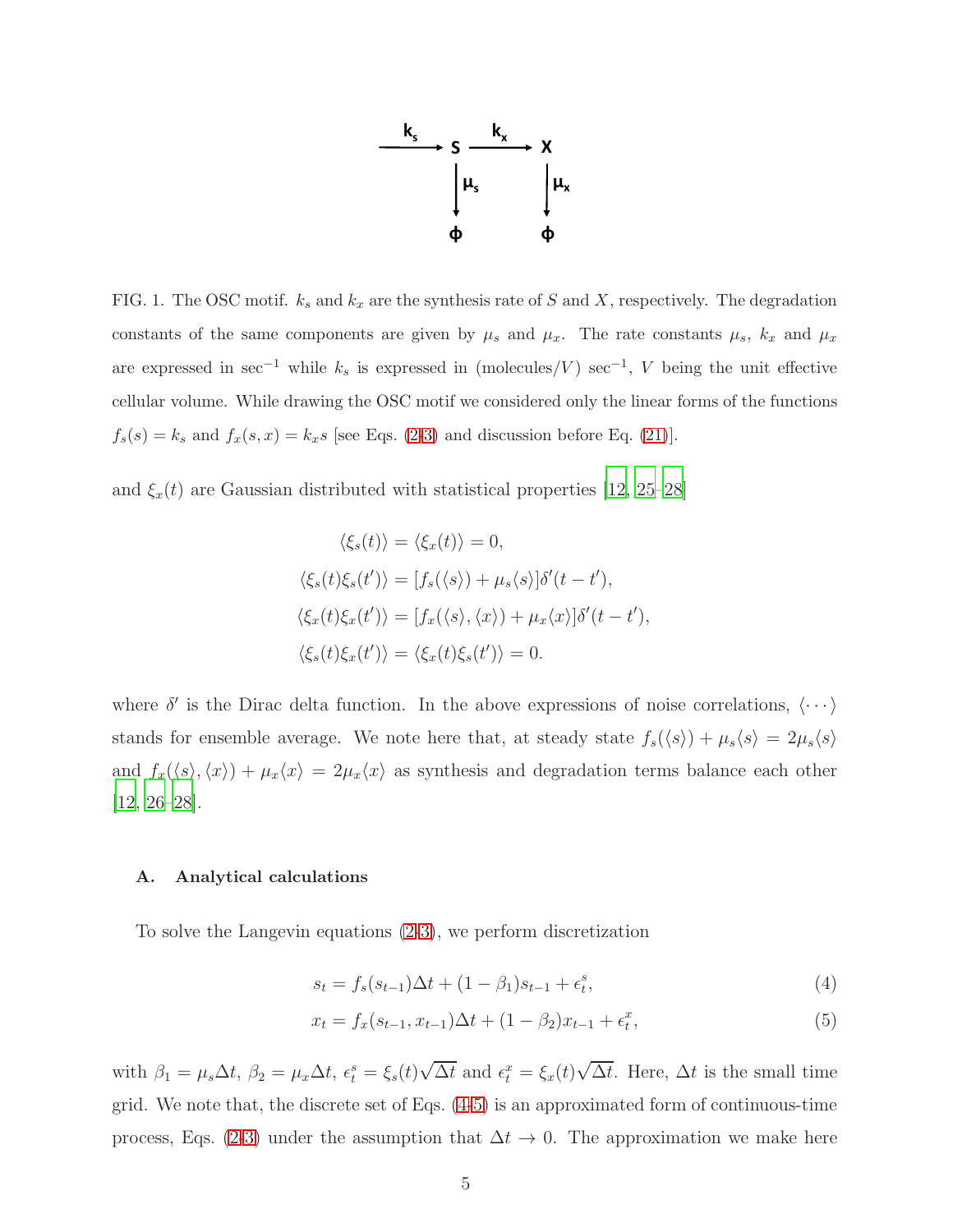has been discussed in detail by Barnett et al. [\[29](#page-25-0)] in connection to the discretized approximation of the continuous-time process. We further note that in our numerical calculation we also adopt the discretized version of the Langevin equations (see Section IIB). The set of discretized equations are the starting point of our subsequent analysis. After performing ensemble average at steady state, Eqs. [\(4-5\)](#page-4-1) become

$$
\langle s_t \rangle = f_s(\langle s_{t-1} \rangle) \Delta t + (1 - \beta_1) \langle s_{t-1} \rangle,
$$
  

$$
\langle x_t \rangle = f_x(\langle s_{t-1} \rangle, \langle x_{t-1} \rangle) \Delta t + (1 - \beta_2) \langle x_{t-1} \rangle.
$$

The fluctuations associated with  $s_t$  and  $x_t$  around mean value  $\langle s \rangle$  and  $\langle x \rangle$ , respectively, are given by

<span id="page-5-0"></span>
$$
\delta s_t = s_t - \langle s_t \rangle = [f_s(s_{t-1}) - f_s(\langle s_{t-1} \rangle)] \Delta t
$$
  
+ 
$$
(1 - \beta_1) \delta s_{t-1} + \epsilon_t^s,
$$
  

$$
\delta x_t = x_t - \langle x_t \rangle = [f_x(s_{t-1}, x_{t-1}) - f_x(\langle s_{t-1} \rangle, \langle x_{t-1} \rangle)] \Delta t
$$
  
+ 
$$
(1 - \beta_2) \delta x_{t-1} + \epsilon_t^x.
$$
  
(7)

We now define

$$
f'_{s}(\langle s_{t-1} \rangle) = \lim_{\delta s_{t-1} \to 0} \frac{f_{s}(s_{t-1}) - f_{s}(\langle s_{t-1} \rangle)}{\delta s_{t-1}},
$$
  

$$
f'_{x,s}(\langle s_{t-1} \rangle, \langle x_{t-1} \rangle) = \lim_{\delta s_{t-1} \to 0} \frac{f_{x}(s_{t-1}, x_{t-1}) - f_{x}(\langle s_{t-1} \rangle, \langle x_{t-1} \rangle)}{\delta s_{t-1}},
$$

and rewrite Eqs. [\(6-7\)](#page-5-0) as

<span id="page-5-1"></span>
$$
\delta s_t = [f'_s(\langle s_{t-1} \rangle) \Delta t + (1 - \beta_1)] \delta s_{t-1} + \epsilon_t^s,
$$
\n(8)

$$
\delta x_t = f'_{x,s}(\langle s_{t-1} \rangle, \langle x_{t-1} \rangle) \Delta t \delta s_{t-1} + (1 - \beta_2) \delta x_{t-1} + \epsilon_t^x. \tag{9}
$$

Eqs.  $(8-9)$  can be rewritten in the matrix form  $[29, 30]$  $[29, 30]$  $[29, 30]$  $[29, 30]$ 

<span id="page-5-2"></span>
$$
\delta \mathbf{C_t} = \mathbf{B} \delta \mathbf{C_{t-1}} + \mathbf{N},\tag{10}
$$

with

$$
\delta \mathbf{C}_{\mathbf{t}} = \begin{pmatrix} \delta s_t \\ \delta x_t \end{pmatrix}, \delta \mathbf{C}_{\mathbf{t}-\mathbf{1}} = \begin{pmatrix} \delta s_{t-1} \\ \delta x_{t-1} \end{pmatrix},
$$

$$
\mathbf{B} = \begin{pmatrix} f'_s(\langle s \rangle) \Delta t + 1 - \beta_1 & 0 \\ f'_{x,s}(\langle s \rangle, \langle x \rangle) \Delta t & 1 - \beta_2 \end{pmatrix} \text{ and, } \mathbf{N} = \begin{pmatrix} \epsilon_t^s \\ \epsilon_t^x \end{pmatrix}.
$$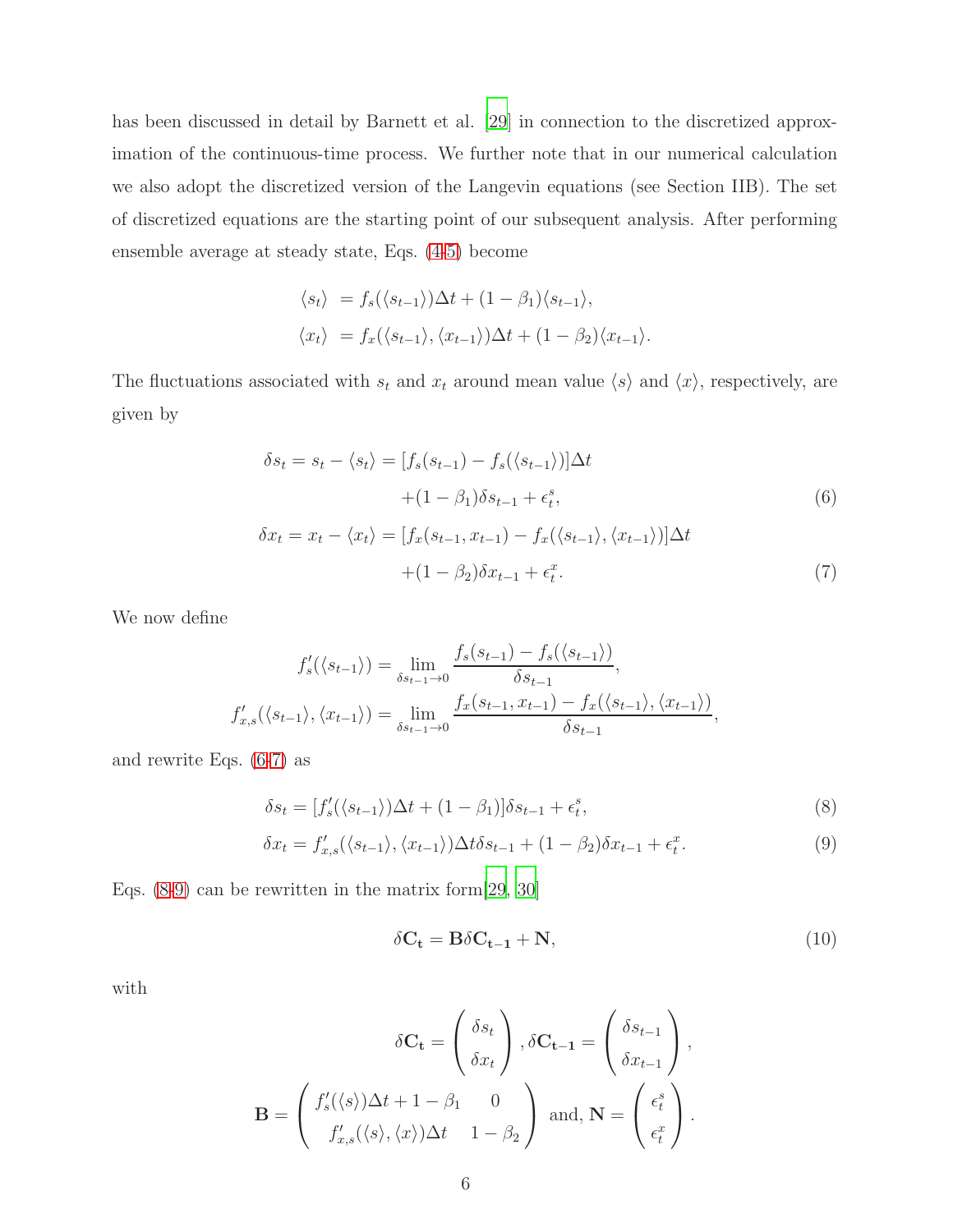While writing Eq. [\(10\)](#page-5-2) we have used  $\langle s_{t-1} \rangle = \langle s_t \rangle \equiv \langle s \rangle$  and  $\langle x_{t-1} \rangle = \langle x_t \rangle \equiv \langle x \rangle$  at steady state. Now, multiplying  $\delta C_t$  with its transpose  $\delta C_t^T$  (T stands for transpose) followed by an averaging (ensemble), we arrive at

<span id="page-6-0"></span>
$$
\langle \delta C_t \delta C_t^{\mathbf{T}} \rangle = \mathbf{B} \langle \delta C_{t-1} \delta C_{t-1}^{\mathbf{T}} \rangle \mathbf{B}^{\mathbf{T}} + \langle \mathbf{N} \mathbf{N}^{\mathbf{T}} \rangle.
$$
 (11)

While writing Eq. [\(11\)](#page-6-0) we have set  $B\langle \delta C_{t-1} N^{T} \rangle$  and  $\langle N \delta C_{t-1}^{T} \rangle B^{T}$  equals to zero as  $\delta C_{t-1}$ and  $N$  are uncorrelated to each other. When written explicitly Eq.  $(11)$  becomes

<span id="page-6-1"></span>
$$
\begin{pmatrix}\n\langle \delta s_t \delta s_t \rangle & \langle \delta s_t \delta x_t \rangle \\
\langle \delta x_t \delta s_t \rangle & \langle \delta x_t \delta x_t \rangle\n\end{pmatrix} = \begin{pmatrix}\nf'_s(\langle s \rangle) \Delta t + 1 - \beta_1 & 0 \\
f'_{x,s}(\langle s \rangle, \langle x \rangle) \Delta t & 1 - \beta_2\n\end{pmatrix} \begin{pmatrix}\n\langle \delta s_{t-1} \delta s_{t-1} \rangle & \langle \delta s_{t-1} \delta x_{t-1} \rangle \\
\langle \delta x_{t-1} \delta s_{t-1} \rangle & \langle \delta x_{t-1} \delta x_{t-1} \rangle\n\end{pmatrix} \times \begin{pmatrix}\nf'_s(\langle s \rangle) \Delta t + 1 - \beta_1 & 0 \\
f'_{x,s}(\langle s \rangle, \langle x \rangle) \Delta t & 1 - \beta_2\n\end{pmatrix}^T + \begin{pmatrix}\n\langle \epsilon_t^s \epsilon_t^s \rangle & \langle \epsilon_t^s \epsilon_t^s \rangle \\
\langle \epsilon_t^x \epsilon_t^s \rangle & \langle \epsilon_t^x \epsilon_t^s \rangle\n\end{pmatrix}
$$
(12)

At steady state, it is approximated that the mean square deviations are time-invariant and hence statistically identical at all time points. Also, keeping in view the symmetry properties of the covariances, we have

$$
\langle \delta s_t \delta s_t \rangle = \langle \delta s_{t-1} \delta s_{t-1} \rangle = \langle \delta s_t^2 \rangle = \sigma_s^2,
$$
  

$$
\langle \delta x_t \delta x_t \rangle = \langle \delta x_{t-1} \delta x_{t-1} \rangle = \langle \delta x_t^2 \rangle = \sigma_x^2,
$$
  

$$
\langle \delta s_t \delta x_t \rangle = \langle \delta x_t \delta s_t \rangle = \langle \delta s_{t-1} \delta x_{t-1} \rangle
$$
  

$$
= \langle \delta x_{t-1} \delta s_{t-1} \rangle = \sigma_{sx}^2.
$$

The respective noise strengths at steady state are

$$
\langle \epsilon_t^s \epsilon_t^s \rangle = \langle \xi_s(t) \xi_s(t) \rangle \Delta t = 2\mu_s \langle s \rangle \Delta t,
$$
  

$$
\langle \epsilon_t^x \epsilon_t^x \rangle = \langle \xi_x(t) \xi_x(t) \rangle \Delta t = 2\mu_x \langle x \rangle \Delta t,
$$
  

$$
\langle \epsilon_t^s \epsilon_t^x \rangle = \langle \xi_s(t) \xi_x(t) \rangle \Delta t = 0,
$$
  

$$
\langle \epsilon_t^x \epsilon_t^s \rangle = \langle \xi_x(t) \xi_s(t) \rangle \Delta t = 0.
$$

Hence Eq. [\(12\)](#page-6-1) becomes

<span id="page-6-2"></span>
$$
\begin{pmatrix}\n\sigma_s^2 & \sigma_{sx}^2 \\
\sigma_{sx}^2 & \sigma_x^2\n\end{pmatrix} = \begin{pmatrix}\nf_s'(\langle s \rangle) \Delta t + 1 - \beta_1 & 0 \\
f_{x,s}'(\langle s \rangle, \langle x \rangle) \Delta t & 1 - \beta_2\n\end{pmatrix} \begin{pmatrix}\n\sigma_s^2 & \sigma_{sx}^2 \\
\sigma_{sx}^2 & \sigma_x^2\n\end{pmatrix} \begin{pmatrix}\nf_s'(\langle s \rangle) \Delta t + 1 - \beta_1 & 0 \\
f_{x,s}'(\langle s \rangle, \langle x \rangle) \Delta t & 1 - \beta_2\n\end{pmatrix}^T
$$
\n
$$
+ \begin{pmatrix}\n2\mu_s \langle s \rangle \Delta t & 0 \\
0 & 2\mu_x \langle x \rangle \Delta t\n\end{pmatrix}
$$
\n(13)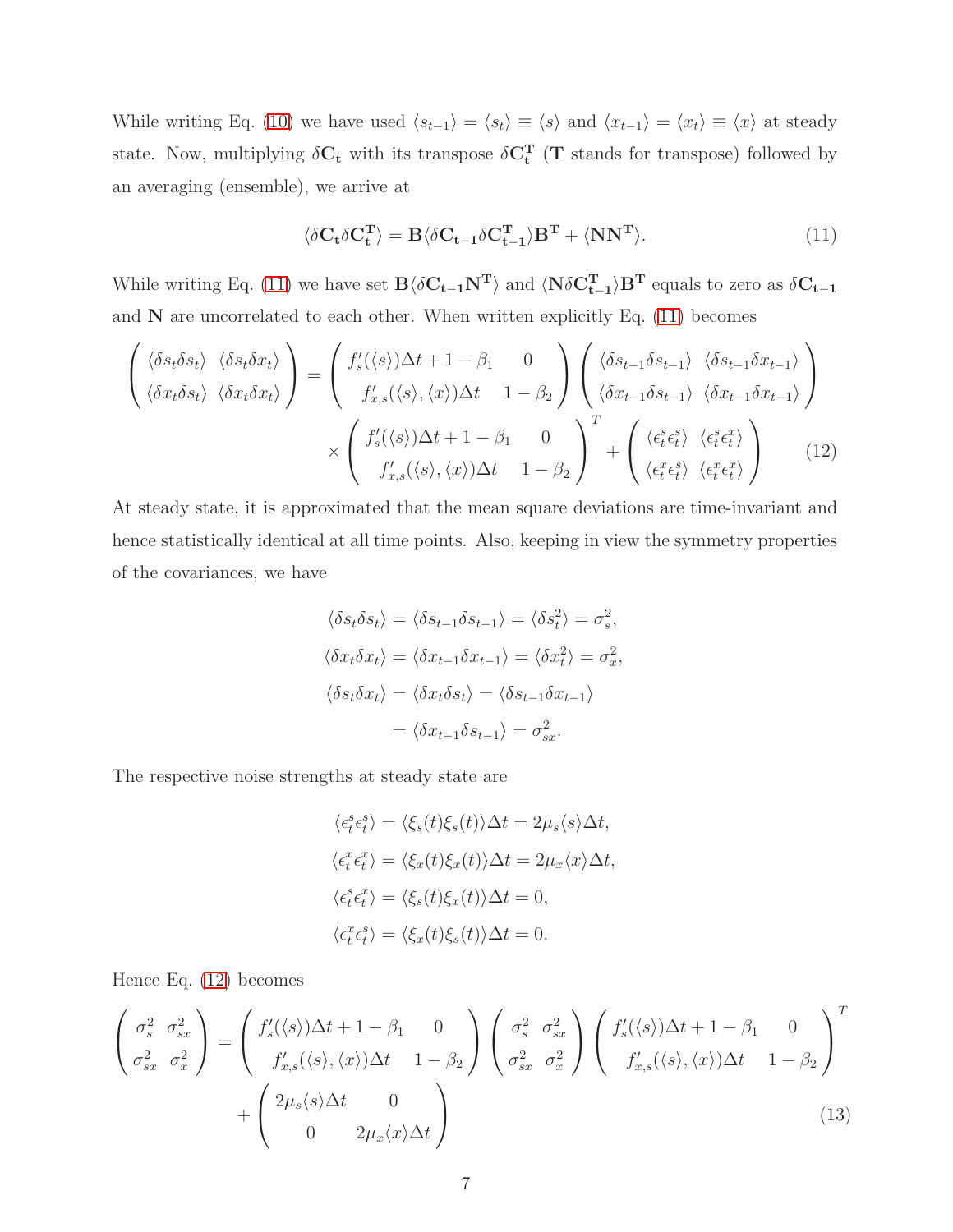Eq. [\(13\)](#page-6-2) can be written as

<span id="page-7-0"></span>
$$
\mathbf{A} = \mathbf{B} \mathbf{A} \mathbf{B}^{\mathbf{T}} + \mathbf{M},\tag{14}
$$

where

$$
\mathbf{A} = \begin{pmatrix} \sigma_s^2 & \sigma_{sx}^2 \\ \sigma_{sx}^2 & \sigma_x^2 \end{pmatrix}, \mathbf{M} = \begin{pmatrix} 2\mu_s \langle s \rangle \Delta t & 0 \\ 0 & 2\mu_x \langle x \rangle \Delta t \end{pmatrix}.
$$

The solution of Eq. [\(14\)](#page-7-0) provides the expressions of variance and covariance associated with the components S and X. The corresponding expressions for the second moments at time point t are

<span id="page-7-2"></span>
$$
\sigma_s^2 = \frac{2\beta_1 \langle s \rangle}{1 - [f_s'(\langle s \rangle) \Delta t + 1 - \beta_1]^2},\tag{15}
$$

$$
\sigma_{sx}^2 = \frac{\sigma_s^2[f_{x,s}'(\langle s \rangle, \langle x \rangle) \Delta t][f_s'(\langle s \rangle) \Delta t + 1 - \beta_1]}{1 - [f_s'(\langle s \rangle) \Delta t + 1 - \beta_1](1 - \beta_2)},\tag{16}
$$

$$
\sigma_x^2 = \frac{2\beta_2\langle x \rangle + [f'_{x,s}(\langle s \rangle, \langle x \rangle)\Delta t]^2 \sigma_s^2 + 2[f'_{x,s}(\langle s \rangle, \langle x \rangle)\Delta t](1 - \beta_2)\sigma_{sx}^2}{\beta_2(2 - \beta_2)}.
$$
(17)

Now, replacing t by  $(t + 1)$  in Eq. [\(10\)](#page-5-2) and multiplying both side of the resulting equation by  $\delta C_t^T$  and subsequently taking average we get [\[29](#page-25-0), [30](#page-25-1)]

<span id="page-7-1"></span>
$$
\mathbf{A}_{t+1,t} = \mathbf{B}\mathbf{A},\tag{18}
$$

where

$$
A=\langle \delta C_t \delta C_t^T \rangle,
$$
  

$$
A_{t+1,t}=\langle \delta C_{t+1} \delta C_t^T \rangle.
$$

Using the explicit form of  $\delta C_t$  one may also write

$$
\mathbf{A_{t+1,t}} = \begin{pmatrix} \langle \delta s_{t+1} \delta s_t \rangle & \langle \delta s_{t+1} \delta x_t \rangle \\ \langle \delta x_{t+1} \delta s_t \rangle & \langle \delta x_{t+1} \delta x_t \rangle \end{pmatrix}.
$$

At this point, we note that Eq. [\(18\)](#page-7-1) represents one-lag covariance for a discrete-time process. However, the same equation is a result of discrete-time approximation of the continuoustime process given by Eqs. [\(2-3\)](#page-3-0). For a continuous-time process, the accurate representation of the one-lag covariance involves a matrix exponential [\[29\]](#page-25-0). In the present work, however, we adopt the discrete-time approximation of the continuous-time process to compute both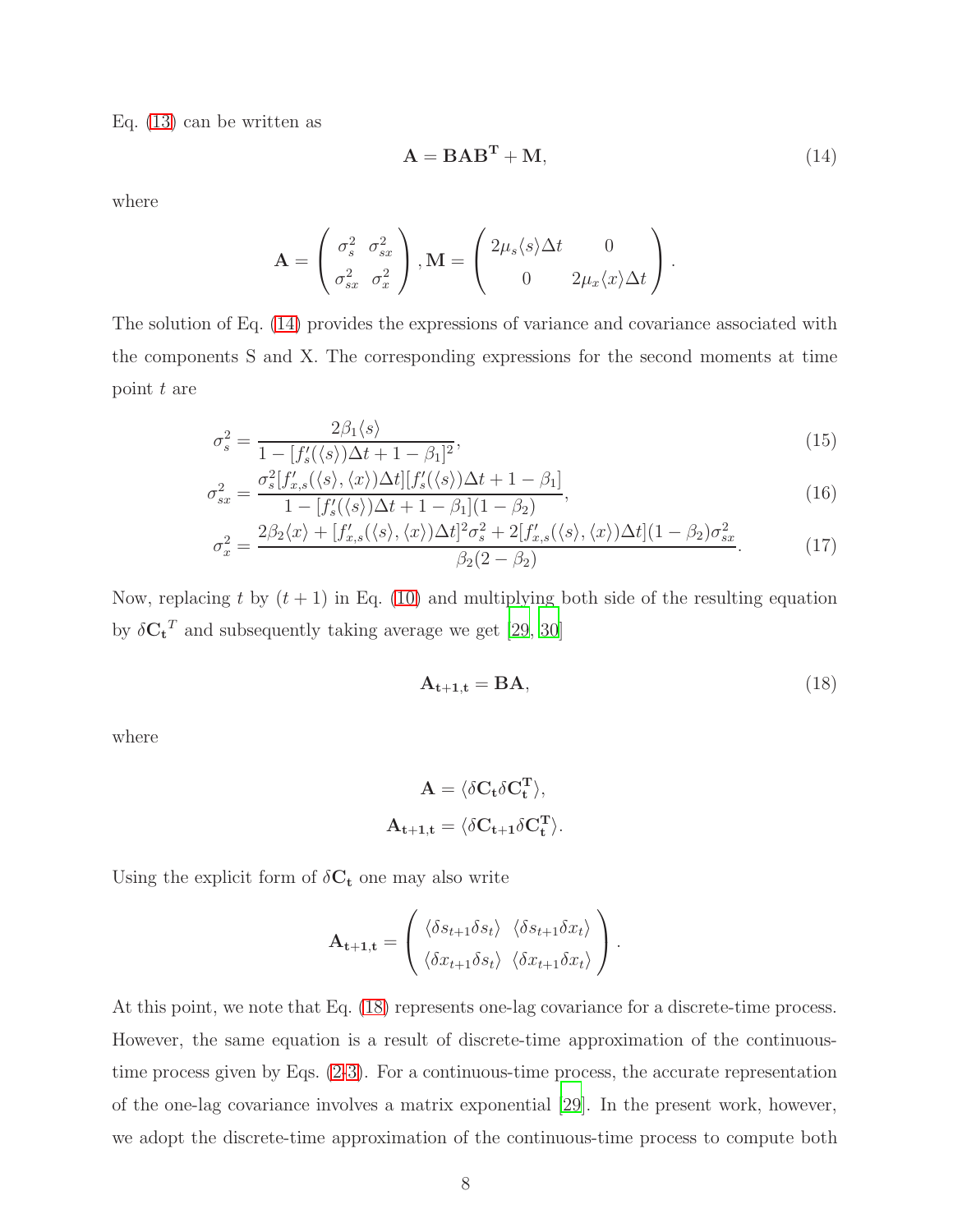theoretical and numerical results. Now, comparing both sides of Eq. [\(18\)](#page-7-1), the expressions for one-lag covariances associated with S and X are obtained

$$
\sigma_{x_{t+1},s_t}^2 = \langle \delta x_{t+1} \delta s_t \rangle
$$
  
=  $f'_{x,s}(\langle s \rangle, \langle x \rangle) \Delta t \sigma_s^2 + (1 - \beta_2) \sigma_{sx}^2,$   

$$
\sigma_{x_{t+1},x_t}^2 = \langle \delta x_{t+1} \delta x_t \rangle
$$
 (19)

$$
\begin{aligned} \n\mathbf{z}_{t+1,x_t} &= \langle \delta x_{t+1} \delta x_t \rangle \\ \n&= f'_{x,s}(\langle s \rangle, \langle x \rangle) \Delta t \sigma_{sx}^2 + (1 - \beta_2) \sigma_x^2. \n\end{aligned} \tag{20}
$$

We now write the explicit forms of the functions  $f_s(s)$  and  $f_x(s, x)$  keeping in mind the nature of the biochemical interaction. For linear interaction, we have [\[11](#page-24-5)]

$$
f_s(s) = k_s, \ f_x(s, x) = k_x s.
$$

and for nonlinear case [\[31](#page-25-2)[–35](#page-25-3)]

$$
f_s(s) = k_s, \ f_x(s,x) = k_x \left(\frac{s^n}{K^n + s^n}\right)
$$

where  $K$  is the activation coefficient having the same dimension of  $s$ .  $K$  takes care of threshold concentration of S required to activate the expression of X.  $n$  takes care of cooperative interaction among different S, commonly known as Hill coefficient [\[7\]](#page-24-2). In both linear and nonlinear cases, we assume simplest form of  $f_s(s) = k_s$  that dictates Eq. [\(2\)](#page-3-0) to follow Poisson process. It is important to note that, however,  $f_s(s)$  may be a nonlinear function of S dictated by autoregulation. On the other hand, depending on the nature of interaction we assumed two different forms of  $f_x(s, x)$ . For  $K \gg s$ , one may write  $f_x(s, x) \approx (k_x/K^n)s^n$  which is same as in the linear case (for  $n = 1$ ), but with a scaled value of  $k_x$ . We further note that the unit of  $k_x$  is different in both cases. In linear case unit of  $k_x$ is sec<sup>-1</sup> while in nonlinear case it becomes (molecules/V) sec<sup>-1</sup>. In the rest of our analysis, we have used  $n = 1$  and  $K = \langle s \rangle$ .  $n = 1$  takes care of binding of a single S in the promoter of X. Multiple binding and resultant cooperativity are taken care of by  $n > 1$ , which we have not incorporated in the present work. Here,  $K = \langle s \rangle$  signifies half-maximal expression of X due to S [\[7\]](#page-24-2).

In the Gaussian framework, the MI between S and X can be expressed as

<span id="page-8-0"></span>
$$
I(s;x) = \frac{1}{2}\log_2\left(\frac{\sigma_s^2}{\sigma_{s|x}^2}\right),\tag{21}
$$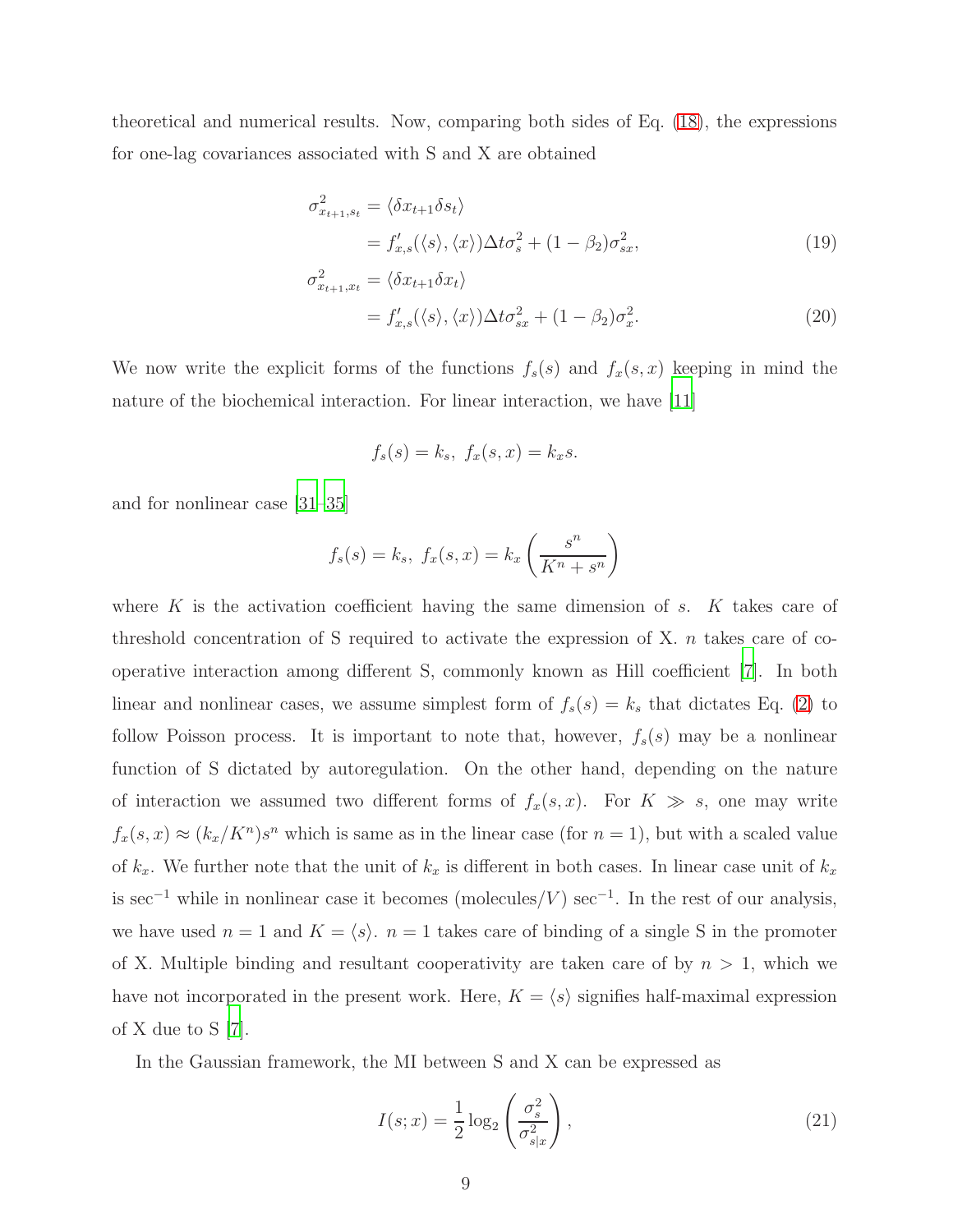where the conditional variance  $\sigma_{s|x}^2 = \sigma_s^2 - (\sigma_{sx}^4/\sigma_x^2)$  [\[36](#page-25-4)]. In the above expression, the unit of MI is bits. TE is interpreted as a quantitative measure of the direction of information flow. In our context, TE measures the information flow from the input S to the output X. TE can be defined as the information contributed from the present state of S (at time t) to the future state of X (at time  $t+1$ ), given the knowledge of the present state of X (at time t). In principle, this implies that  $x_{t+1}$  can be predicted with greater accuracy when the knowledge of both  $s_t$  and  $x_t$  is available as opposed to the knowledge of  $x_t$  alone. So, it measures the extent of influence of the present state of S on the future state of X. Hence we express TE using MI as follows [\[36](#page-25-4)]:

<span id="page-9-0"></span>
$$
\tau_{s \to x} = I(x_{t+1}; s_t | x_t) = I(x_{t+1}; s_t, x_t) - I(x_{t+1}; x_t). \tag{22}
$$

Here, the first term signifies the mutual information between the present states of S, X and the future state of X, whereas the second term implies the mutual information between the present and future states of X. In terms of second moments obtained so far the analytical expression of transfer entropy becomes (see Appendix A)

$$
\tau_{s \to x} = \frac{1}{2} \log_2 \left( \frac{\det \Delta_1 \det \Delta_2}{\sigma_x^2 \det \Delta_3} \right),\tag{23}
$$

with

$$
\Delta_1 = \begin{pmatrix} \sigma_s^2 & \sigma_{sx}^2 \\ \sigma_{sx}^2 & \sigma_x^2 \end{pmatrix}, \Delta_2 = \begin{pmatrix} \sigma_x^2 & \sigma_{x_{t+1},x_t}^2 \\ \sigma_{x_{t+1},x_t}^2 & \sigma_x^2 \end{pmatrix},
$$

$$
\Delta_3 = \begin{pmatrix} \sigma_x^2 & \sigma_{x_{t+1},x_t}^2 & \sigma_{x_{t+1},s_t}^2 \\ \sigma_{x_{t+1},x_t}^2 & \sigma_x^2 & \sigma_{sx}^2 \\ \sigma_{x_{t+1},s_t}^2 & \sigma_{sx}^2 & \sigma_s^2 \end{pmatrix}.
$$

#### B. Numerical calculations

We numerically simulate the nonlinear network using Gillespie algorithm [\[37,](#page-25-5) [38\]](#page-25-6) and quantify relevant metrics for OSC at steady state. We show that simulated data agree well with the analytical results. In the numerical simulation, we have generated time series of the input and output network components. In these time series, when the populations of the components reach limiting values and do not suffer any considerable change with time, the components are taken to attain the steady state. To make sure of this, the simulation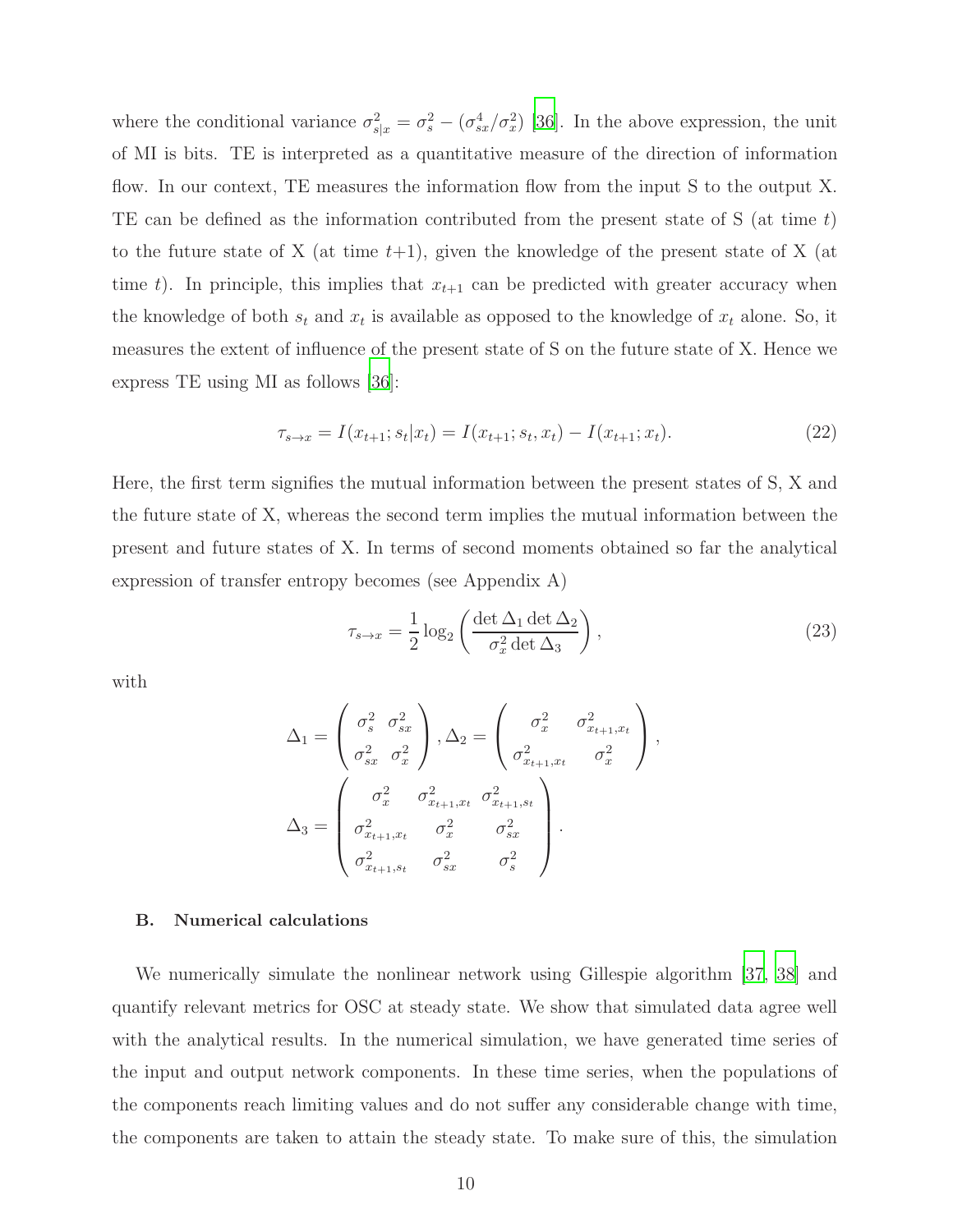TABLE I. List of kinetic parameter  $\gamma$ , duration of Gillespie simulation  $t_f$  and discrete-time step  $\Delta t$ . Note that  $\gamma = \mu_s/\mu_x$  is the ratio of degradation rate of S and X, respectively. The corresponding values of  $\mu_s$  and  $\mu_x$  are given within parenthesis for each parametric value of  $\gamma$ .

| $\gamma$ (= $\mu_s/\mu_x$ ) | $t_f$ (sec) | $\Delta t$ (sec)     |
|-----------------------------|-------------|----------------------|
| $0.1 (= 1/10)$              | 100         | $3.6 \times 10^{-3}$ |
| $1 (= 10/10)$               | 20          | $7.5 \times 10^{-4}$ |
| $10 (= 10/1)$               | 50          | $1 \times 10^{-3}$   |

is carried out for a significant length of time (say  $t_f$ ), which is mentioned for each of the parametric scenarios in Table I. We have generated  $10^6$  independent trajectories. From each trajectory, we have discarded time samples up to  $t = t_f - 2$  and collected the last two time samples i.e., at  $t = t_f - 1$  and  $t = t_f$ , where  $t_f$  is the final time up to which the simulation is carried out. We note that the time difference between  $t_f - 1$  and  $t_f$  differs in each trajectory as the algorithm uses a random waiting time between successive reactions. Thus accurate measurement of the duration of transient kinetics is difficult to calculate from Gillespie time series. At this point it is important to mention that the discrete-time size can affect the calculation of transfer entropy [\[39](#page-25-7), [40](#page-25-8)]. In Table I, we thus provide the values of the discretetime step  $\Delta t$  used for theoretical calculation corresponding to each parametric value of  $\gamma$ where  $\gamma = \mu_s/\mu_x$ . The collected data points are used to evaluate various marginal and joint probability density functions (PDFs). These PDFs, in turn, are used for calculating the associated statistical properties, e.g. Fano factor, mutual information and transfer entropy associated with the motif.

Following Schreiber [\[17\]](#page-24-10), the expression of TE in terms of PDF's is as follows

$$
\tau_{s \to x} = \sum p(x_{t+h}, x_t^{(k)}, s_t^{(l)}) \log_2 \frac{p(x_{t+h}|x_t^{(k)}, s_t^{(l)})}{p(x_{t+h}|x_t^{(k)})}.
$$
\n(24)

In this paper, we calculate transfer entropy using this discrete-time formula and co-plot with the corresponding analytical results obtained from a discrete-time process (Eqs.  $(4-5)$ ). Besides, the prediction horizon h is taken to be unity and the embedding length,  $k = l = 1$ [\[20](#page-24-13)] which, is computationally easy to handle. The transition probabilities can be reduced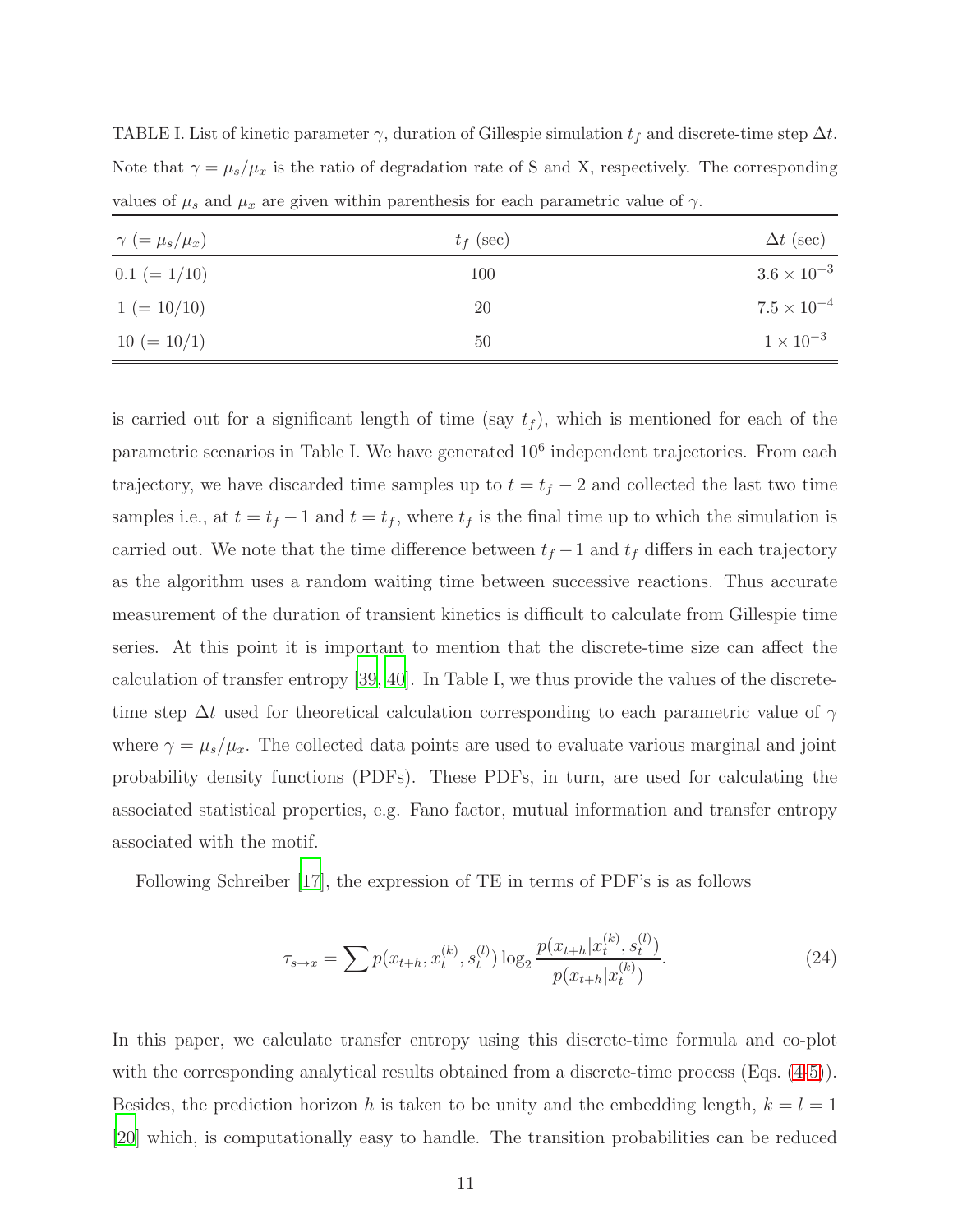to joint PDF's as follows [\[41\]](#page-25-9)

$$
p(x_{t+1}|x_t, s_t) = \frac{p(x_{t+1}, x_t, s_t)}{p(x_t, s_t)},
$$

$$
p(x_{t+1}|x_t) = \frac{p(x_{t+1}, x_t)}{p(x_t)}.
$$

Therefore,

$$
\tau_{s \to x} = \sum p(x_{t+1}, x_t, s_t) \log_2 \frac{p(x_{t+1}, x_t, s_t) p(x_t)}{p(x_{t+1}, x_t) p(x_t, s_t)}.
$$
\n(25)

The marginal and joint PDF's are evaluated using the Kernel method [\[42](#page-25-10), [43\]](#page-25-11). In this method, for a given sample of n observations  $(y_1, y_1, ..., y_n)$  the definition of the empirical PDF at any point  $y$  is given by

$$
p(y) = \frac{1}{n} \sum_{i=1}^{n} \frac{1}{h_y} K_e \left(\frac{y - y_i}{h_y}\right),\tag{26}
$$

where  $K_e$  is the Kernel function used in this estimation and  $h_y$  is the optimal Kernel width fitted for the Kernel used. A Kernel function is a symmetric function which satisfies the following conditions

$$
\int K_e(a)da = 0, \int aK_e(a)da = 0 \text{ and } \int a^2K_e(a)da \neq 0.
$$

We have used Epanechnikov Kernel [\[42\]](#page-25-10) as an optimum Kernel function which has the maximum efficiency of 1 over the other kernels given in the literature [\[42](#page-25-10), [43](#page-25-11)]. The Epanechnikov kernel is defined as

$$
K_e(a) = \begin{cases} \frac{1}{3\sqrt{5}} \left( 1 - \frac{a^2}{5} \right) & \text{for} \quad |a| < \sqrt{5}, \\ 0 & \text{otherwise} \end{cases}
$$

This estimation for univariate case is extended to the multivariate random variable where the empirical PDF for the k-variate random variable  $Z_i = Z(z_1^{(i)})$  $\overset{(i)}{1},z_2^{(i)}$  $\hat{z}_2^{(i)},...,\hat{z}_k^{(i)}$  $k^{(i)}$  where  $i = 1, 2, ..., n$ , is defined as [\[43](#page-25-11)]

$$
p(z_1, z_2..., z_k) = \frac{1}{n} \sum_{i=1}^n \prod_{j=1}^k \frac{1}{h_{z_j}} K_{e_j} \left( \frac{z_j - z_j^{(i)}}{h_{z_j}} \right).
$$
 (27)

The optimal Kernel widths for Epanechnikov Kernel for the case of each individual univariate data  $z_j$  is given by Silverman [\[43\]](#page-25-11) are  $h_{z_j} = \kappa \sigma_{z_j} n^{-1/5}$  with  $\kappa = (40\sqrt{\pi})^{1/5}$  and  $j = 1, 2, ..., k$ . Here  $\sigma_{z_j}$  is the standard deviation of the *n* realizations of the univariate random variable  $z_j$ .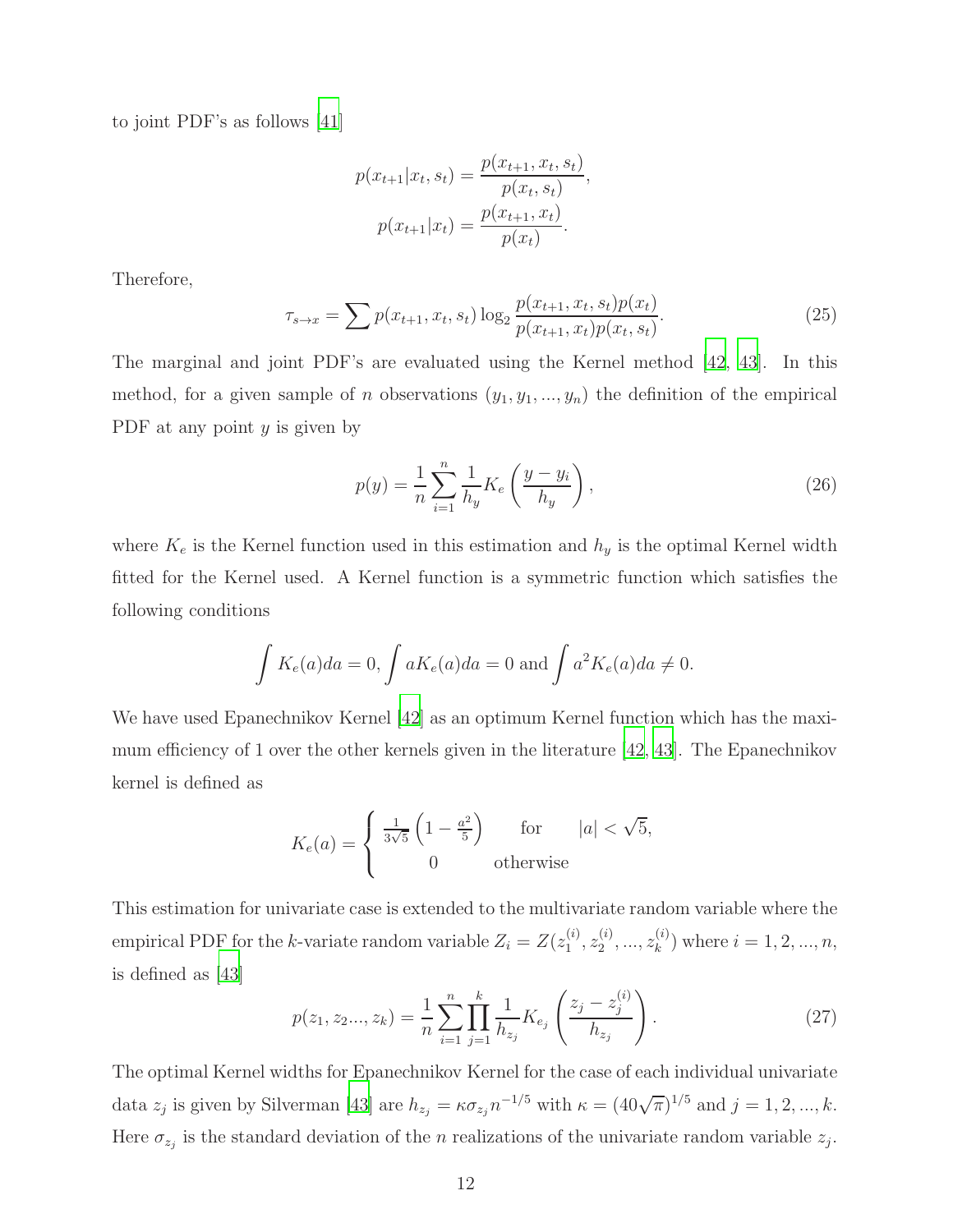#### III. RESULTS AND DISCUSSION

In this section, we present a comparative study of the OSC motif as shown in Fig. [1.](#page-4-0) We investigate the information transmission through the OSC motif under the effect of various parameters associated with the motif. TE has been taken as an efficient metric to analyse the directed information transmission through the cascade. The OSC motif (Fig. [1\)](#page-4-0) is a signaling cascade in which the signal S regulates the gene to form protein X. To this end we consider here the linear and nonlinear form of the functions  $f_s(s)$  and  $f_x(s, x)$ , respectively, i.e.,  $f_s(s) = k_s$  and  $f_x(s, x) = k_x(s/(K+s))$ . Now for this kinetic scheme, one can numerically compute the protein distribution,  $p(x)$  at steady state. Here, we aim to observe the effect of variation of signal strength (i.e.,  $\langle s \rangle$ ) on the steady state protein distribution,  $p(x)$ .

Fig. [2](#page-13-0) shows the steady-state protein distribution for three different steady-state populations of signal e.g.,  $\langle s \rangle = 10, 30$  and 50. This figure reveals that for smaller population of input signal (e.g.,  $\langle s \rangle = 10$ ) the distribution is broader and with increasing  $\langle s \rangle$ , it becomes sharply peaked. The variance is a measure of the spread of the protein distribution around its mean value. So, in principle, with a continued increment of  $\langle s \rangle$ , the variance associated with the distribution will be significantly reduced. At this state, the mean population of the signal will be appreciably high, and one can expect the system to show a much-reduced level of fluctuations in the associated protein population.

Fig. [3](#page-14-0) shows an exponentially decreasing nature of the Fano factor as a function of  $\langle s \rangle$ , where Fano factor is a measure of relative fluctuations associated with the corresponding component. To calculate Fano factor, we neglect  $\Delta t^2$  in Eqs. [\(15-17\)](#page-7-2) as we use  $\Delta t =$  $10^{-3} - 10^{-4}$  sec. As a result of it, we obtain the expression of Fano factor associated with the protein level (see Appendix B)

<span id="page-12-0"></span>
$$
F(x) = 1 + \frac{\langle x \rangle}{\langle s \rangle (1 + \gamma)[1 + \langle s \rangle / K]^2},\tag{28}
$$

where  $\gamma = \mu_s/\mu_x$ .

Fig. [3](#page-14-0) represents a gradual decrease in relative fluctuations in protein level with the increase in the mean population of the signal. At the high mean population of the same, Fano factor associated with protein distribution gets reduced significantly, implying an accumulation of very low level of fluctuations in protein pool. With increasing  $\gamma$  value, the Fano factor is also diminished which is due to the higher relative fluctuations of input compared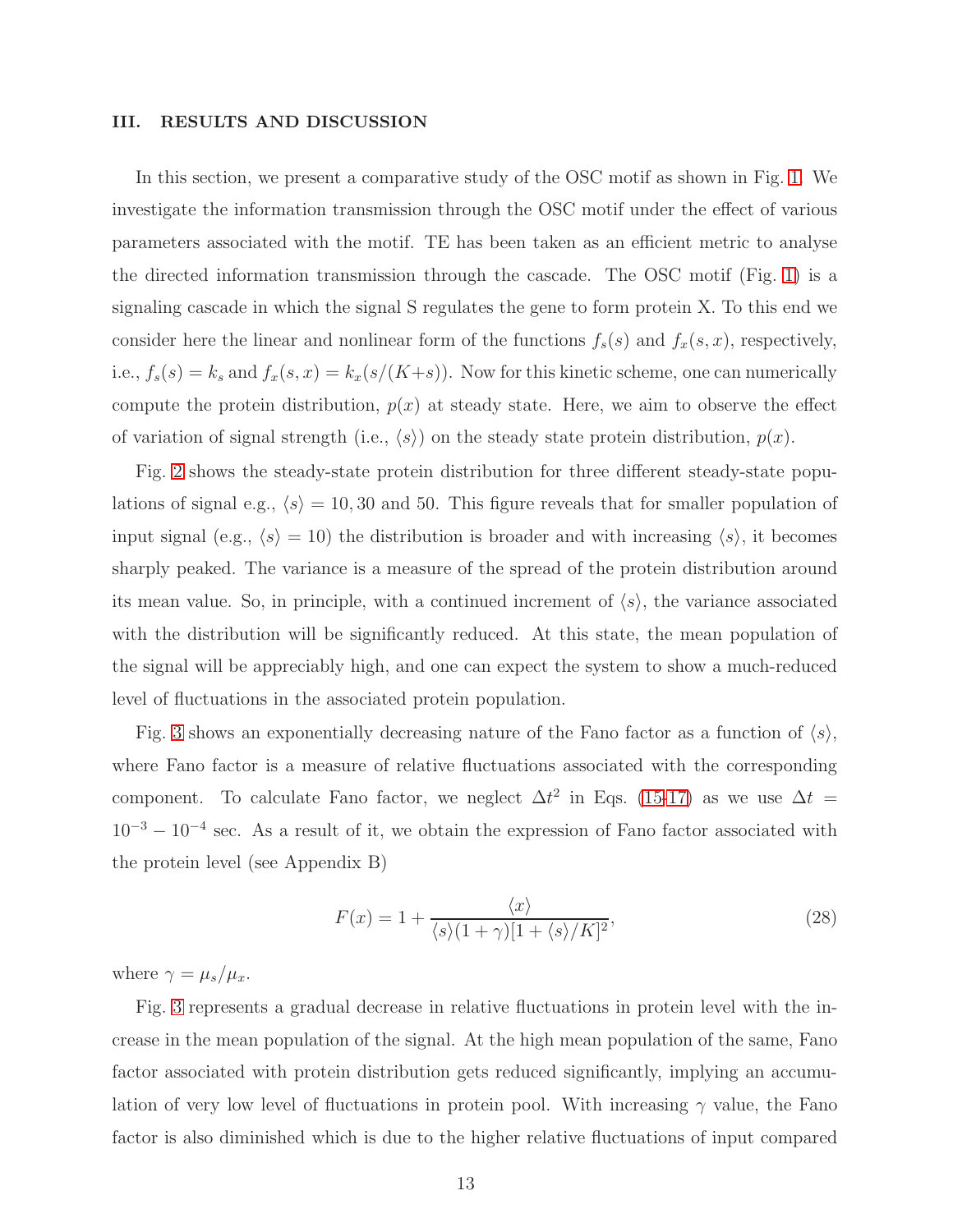

<span id="page-13-0"></span>FIG. 2. Probability distribution of protein at steady-state. The mean population of the output  $\langle x \rangle = 100$  molecules/V and the value of  $\gamma = \mu_s/\mu_x = 0.1$ . The other relevant parameters associated with the motif are governed by the relations:  $k_s = \mu_s \langle s \rangle$  and  $k_x = \mu_x \langle x \rangle [(K + \langle s \rangle) / \langle s \rangle]$ , with  $K = \langle s \rangle$ . The profiles are generated from numerical simulation using Gillespie's algorithm [\[37](#page-25-5), [38](#page-25-6)].

to the output. The rate of fluctuations is recorded by the degradation rates of the system components. Hence, the separation of time scales makes the output unable to sense the input. The inset in Fig. [3,](#page-14-0) depicts how the profile of Fano factor changes as one modifies the interaction from nonlinear to linear form. Fixing  $\langle s \rangle=10$  and  $\langle x \rangle=100$ , as we increase K the interaction between S and X becomes more linear, and a hyperbolic increase in Fano factor can be observed. To explain this trend, we resort to Eq. [\(28\)](#page-12-0), which clearly shows that the second term in Fano factor expression increases with increasing  $K$  value. The variance of the protein distribution measures the magnitude of fluctuations associated with protein itself but cannot explain how fluctuations influence the information transfer through the cascade. To understand the underlined mechanism, we take resort to the information-theoretic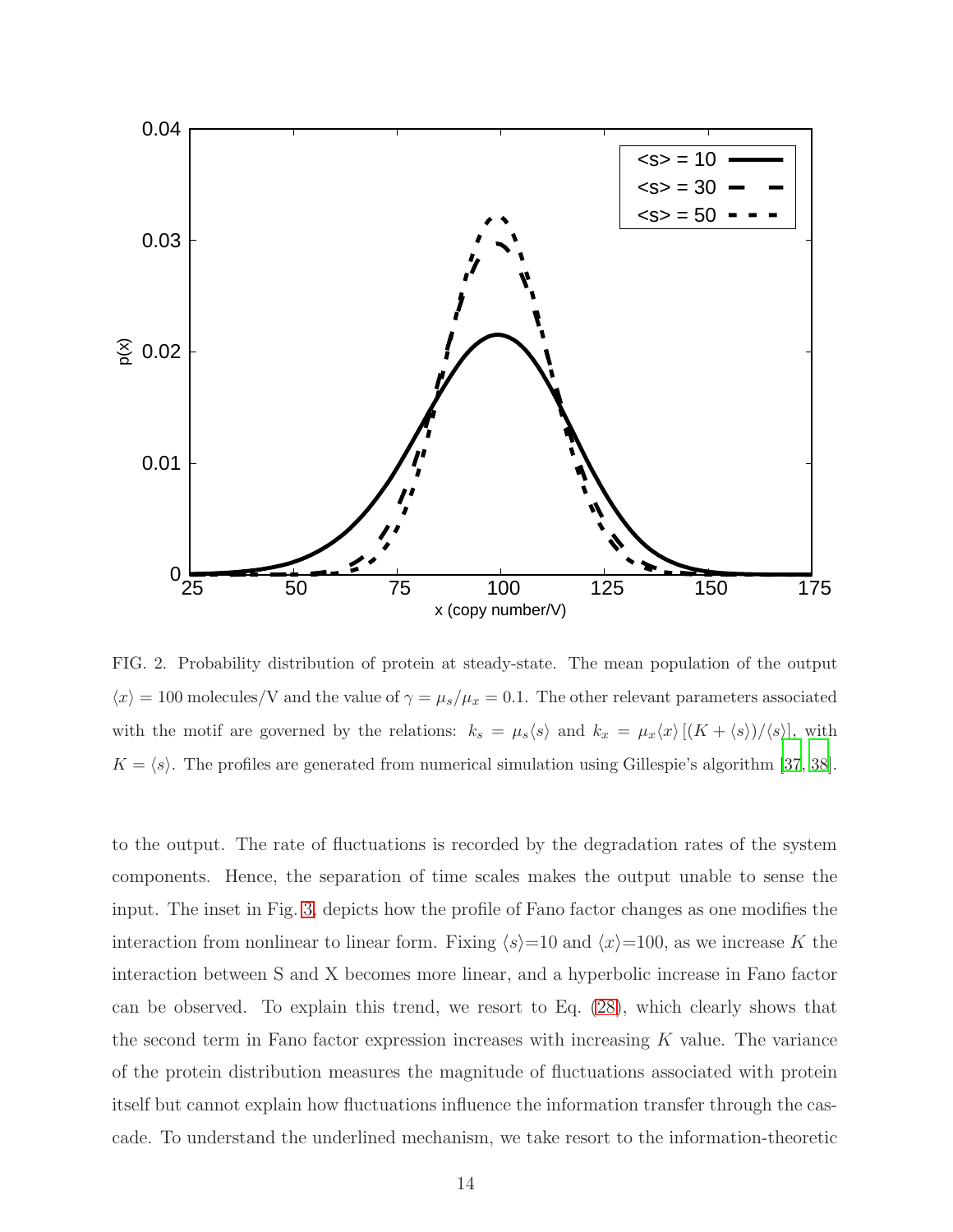

<span id="page-14-0"></span>FIG. 3. Variation of Fano factor  $(\sigma_x^2/\langle x \rangle)$  as a function of mean population of the signal  $\langle s \rangle$ expressed in molecules/V. The mean output population is kept fixed at  $\langle x \rangle = 100$  molecules/V. We choose  $\Delta t = 3.6 \times 10^{-3}$ ,  $7.5 \times 10^{-4}$  and,  $10^{-3}$  sec for  $\gamma = 0.1, 1$  and, 10 respectively. The other relevant parameters associated with the motif are governed by the relations:  $k_s = \mu_s \langle s \rangle$  and  $k_x = \mu_x \langle x \rangle [(K + \langle s \rangle) / \langle s \rangle],$  where  $K = \langle s \rangle$ . Inset: Profile of Fano factor as a function of K for  $\gamma = 0.1$ . The mean population of the signal and the output are  $\langle s \rangle = 10$  and  $\langle x \rangle = 100$  respectively, both are expressed in molecules/V. Here,  $\Delta t = 4.2 \times 10^{-3} sec$ . Other relevant parameters are set according to the relations:  $k_s = \mu_s \langle s \rangle$  and  $k_x = \mu_x \langle x \rangle [(K + \langle s \rangle) / \langle s \rangle]$ . In both the profiles, the lines are drawn from theoretical calculations and the symbols are generated from numerical simulation using Gillespie's algorithm [\[37,](#page-25-5) [38](#page-25-6)].

formalism as proposed by Shannon [\[1](#page-23-0), [2](#page-23-1)].

According to Shannon's definition of MI, it is an average measure of reduced uncertainty for a random variable when the knowledge of the other random variable is available [\[1](#page-23-0), [2\]](#page-23-1). In our context, MI between the two species, the signaling component S and the protein X,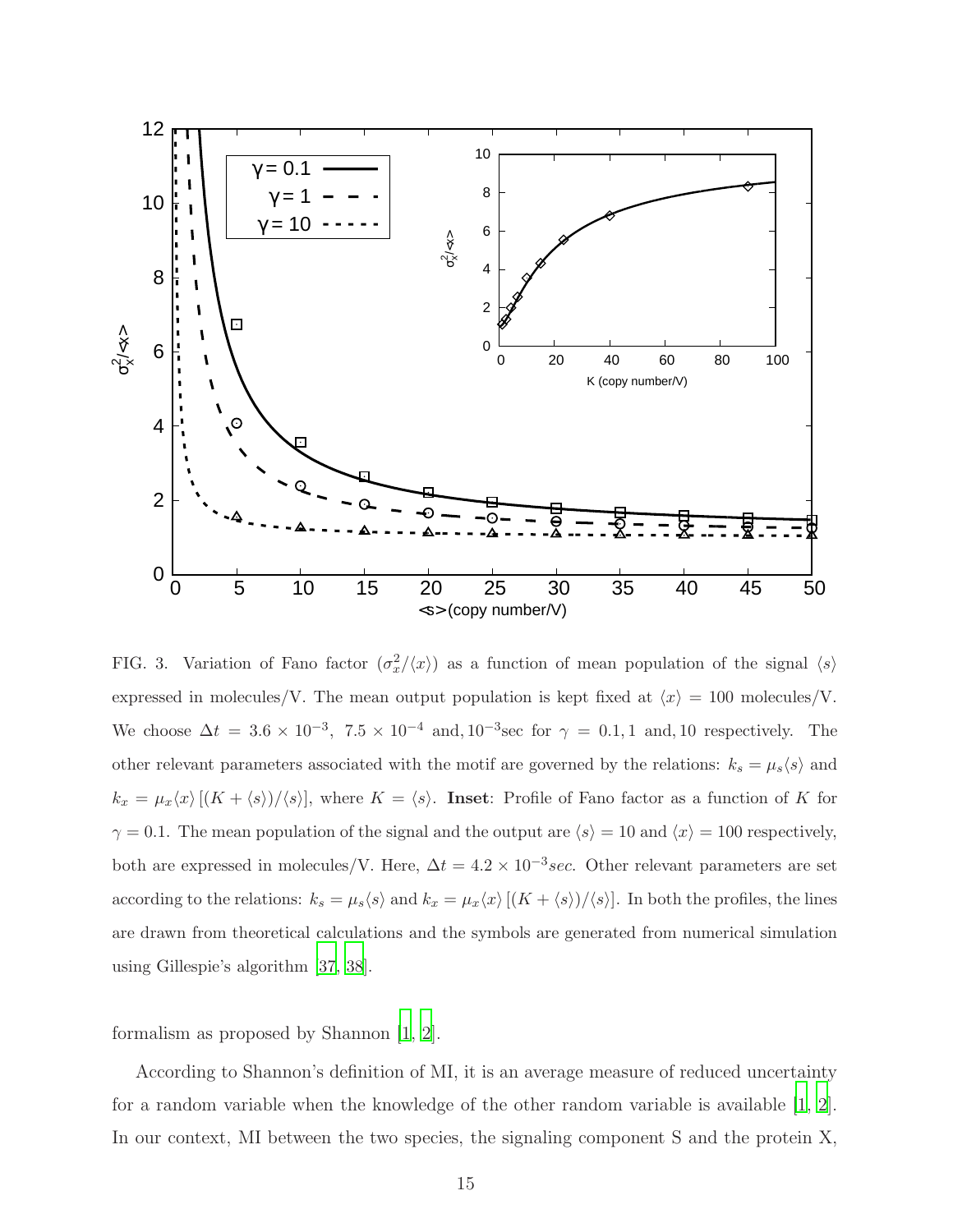measures the reduced uncertainty in protein level by knowing S and vice versa. In Fig. [4,](#page-16-0) it has been observed that MI decreases gradually with increasing  $\langle s \rangle$ . A low value of MI signifies that the two components become less correlated and hence the information about the input signal which is sensed by the response, gets diminished. The reduction in MI with increasing  $\gamma$  can be explained by separation of time scales in the OSC motif. Inset of Fig. [4](#page-16-0) also conveys the fact that an increasing amount of linearity in the system increases MI. To account for such behavior, one looks back at Eqs. [\(16-17\)](#page-7-2) which have higher values for linear interaction compared to its nonlinear situation. This can be realized by noting that  $f'_{x,s}(\langle s \rangle, \langle x \rangle)_{linear} >$  $f'_{x,s}(\langle s \rangle, \langle x \rangle)_{nonlinear}$  as  $f'_{x,s}(\langle s \rangle, \langle x \rangle)_{linear} = k_x$  and  $f'_{x,s}(\langle s \rangle, \langle x \rangle)_{nonlinear} = k_x K/(K + \langle s \rangle)^2$ .

Along with MI which is a symmetric correlation measure between S and X, we also analyse the information transfer along the cascade in terms of TE which will help us to harness the amount of information propagation in the cascade. MI detects only mutually overlapped fluctuations spaces between S and X. If we know the fluctuations space of S, we can predict the same for X and vice versa. But TE measures the fluctuations space of X by the knowledge of S, but the reverse is not possible since X does not stimulate S in OSC. As a result, unlike MI, TE makes a better account of the fluctuations level in X. It is also imperative to investigate any existent similarity between the nature of variations of MI, Fano factor and, TE.

Here, we analyse the variation of TE with the steady-state population of the signal observed under different parametric situations, namely three different values of  $\gamma$ . Fig. [5](#page-17-0) shows the variation of TE with  $\langle s \rangle$  for  $\gamma = 10.0, 1.0$  and 0.1. There is a sharp exponential decay for  $\gamma = 10.0$ , but the sharpness of the decay profile decreases as we go to lower values of  $\gamma$ . This decrease indicates a greater amount of information transmitted through the network. At signaling level, the relative fluctuations around the signaling component is determined by the Fano factor i.e.,  $F(s) = \sigma_s^2 / \langle s \rangle$ . From Eq. [\(15\)](#page-7-2), by neglecting  $\Delta t^2$  terms one gets,  $\sigma_s^2 = \langle s \rangle$  (see Appendix B) and hence  $F(s) = 1$ . So, the Fano factor of S remains always the same at unity, and this is because S exhibits a linear birth and death process and hence it follows Poisson statistics. Since the relative fluctuations around the signaling component are always the same independent of the variation in  $\gamma$  value, one question may arise here that, what should be the noise source in S which influences the information transfer along the cascade? Since  $F(s)$  remains constant, the signaling component suffers fluctuations only due to its relaxation time scale. This time scale act as an extrinsic noise source at the protein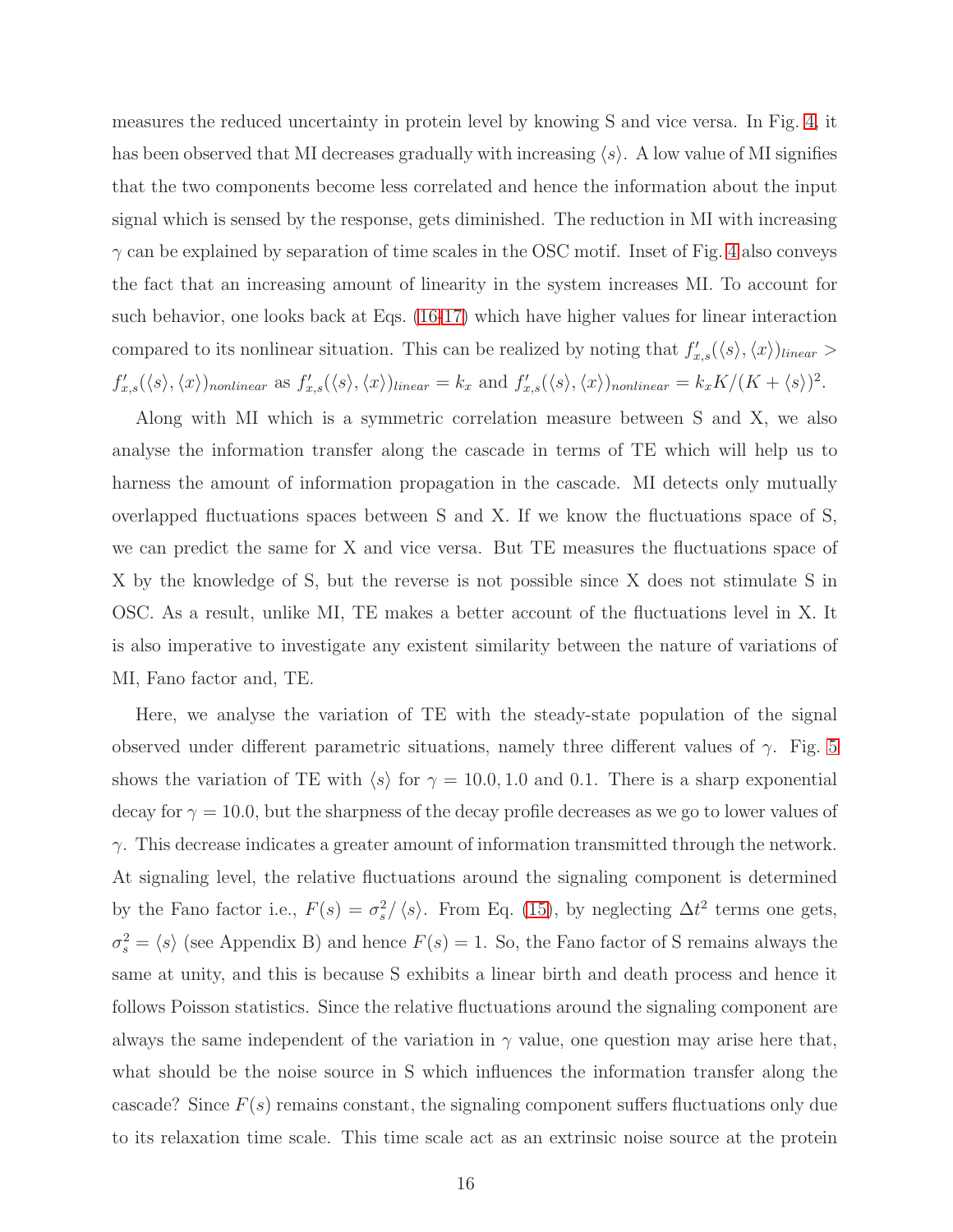

<span id="page-16-0"></span>FIG. 4. Variation of mutual information  $(I(s; x))$  as a function of mean population of the signal  $\langle s \rangle$  expressed in molecules/V. The mean output population is kept fixed at  $\langle x \rangle = 100$  molecules/V. We choose  $\Delta t = 3.6 \times 10^{-3}$ ,  $7.5 \times 10^{-4}$  and,  $10^{-3}$  sec for  $\gamma = 0.1, 1$  and, 10 respectively. The other relevant parameters associated with the motif are governed by the relations:  $k_s = \mu_s \langle s \rangle$  and  $k_x =$  $\mu_x\langle x\rangle[(K + \langle s\rangle)/\langle s\rangle],$  where  $K = \langle s\rangle$ . Inset: Profile of mutual information as a function of K for  $\gamma = 0.1$ . The mean population of the signal and the output are  $\langle s \rangle = 10$  and  $\langle x \rangle = 100$  respectively, both are expressed in molecules/V. Here,  $\Delta t = 4.2 \times 10^{-3} sec$ . Other relevant parameters are set according to the relations:  $k_s = \mu_s \langle s \rangle$  and  $k_x = \mu_x \langle x \rangle [(K + \langle s \rangle) / \langle s \rangle]$ . In both the profiles, the lines are drawn from theoretical calculations and the symbols are generated from numerical simulation using Gillespie's algorithm [\[37,](#page-25-5) [38](#page-25-6)].

level in the sense that the protein level serves as the system of interest [\[44](#page-25-12)]. This protein population also has fluctuations associated with itself. In fact, noise (both intrinsic and extrinsic) substantially reduces the information transduced from the signaling source. So, when  $\gamma = 10.0, \mu_s \gg \mu_x$  which indicates faster fluctuations of the signal in comparison with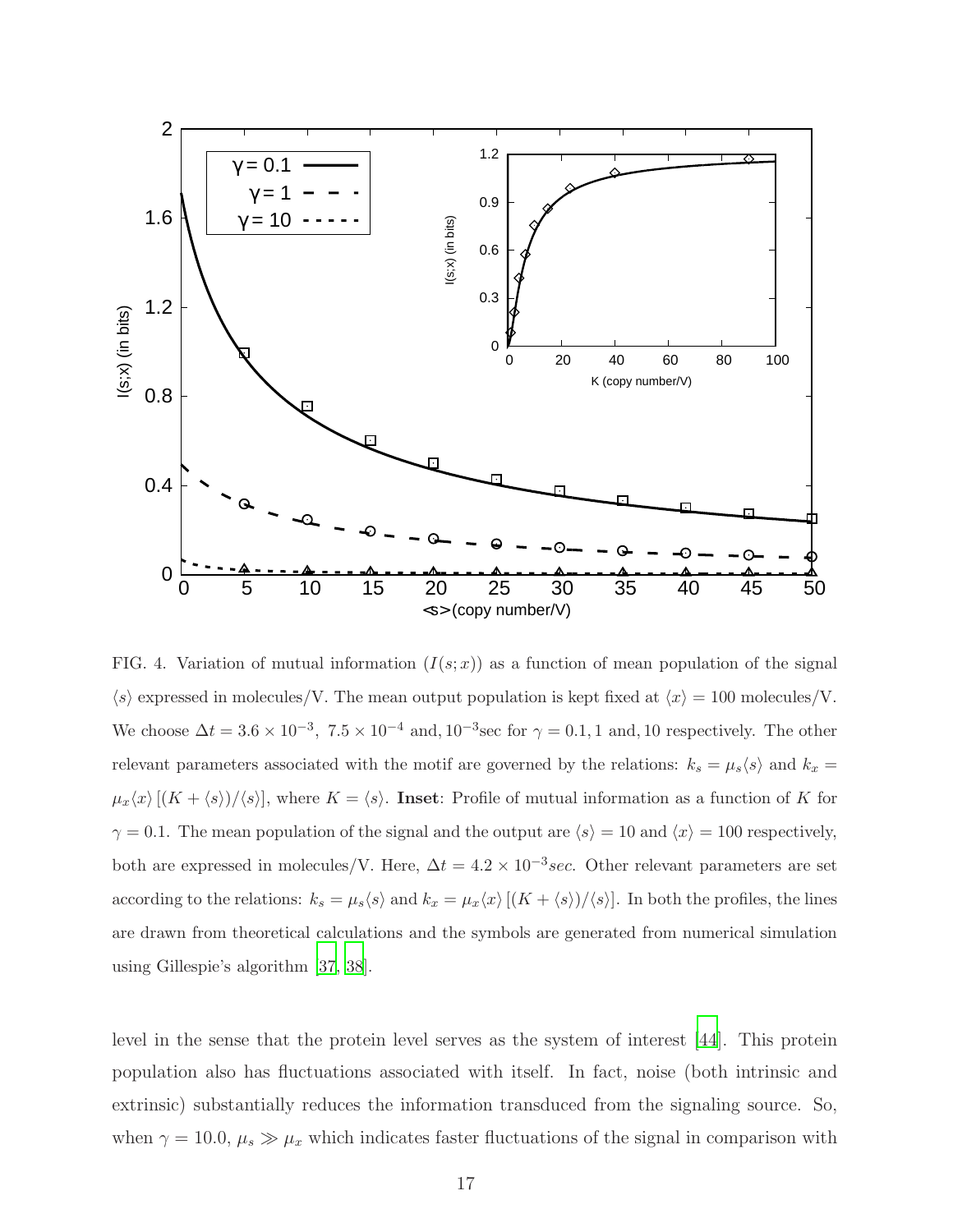

<span id="page-17-0"></span>FIG. 5. Variation of transfer entropy  $(\tau_{s\to x})$  as a function of mean population of the signal  $\langle s \rangle$ expressed in molecules/V. The mean output population is kept fixed at  $\langle x \rangle = 100$  molecules/V. We choose  $\Delta t = 3.6 \times 10^{-3}$ ,  $7.5 \times 10^{-4}$  and,  $10^{-3}$  sec for  $\gamma = 0.1, 1$  and, 10 respectively. The other relevant parameters associated with the motif are governed by the relations:  $k_s = \mu_s \langle s \rangle$  and  $k_x = \mu_x \langle x \rangle [(K + \langle s \rangle) / \langle s \rangle],$  where  $K = \langle s \rangle$ . Inset: Profile of transfer entropy as a function of K for  $\gamma = 0.1$ . The mean population of the signal and the output are  $\langle s \rangle = 10$  and  $\langle x \rangle = 100$  respectively, both are expressed in molecules/V. Here,  $\Delta t = 4.2 \times 10^{-3} sec$ . Other relevant parameters are set according to the relations:  $k_s = \mu_s \langle s \rangle$  and  $k_x = \mu_x \langle x \rangle [(K + \langle s \rangle) / \langle s \rangle]$ . In both the profiles, the lines are drawn from theoretical calculations and the symbols are generated from numerical simulation using Gillespie's algorithm [\[37,](#page-25-5) [38](#page-25-6)].

that of protein population, leading to a greater extrinsic noise generated at the signaling level. Hence one can say that protein species cannot sense the rapid population fluctuations of the signal [\[11](#page-24-5)]. So, it can be expected to have a lower magnitude of TE indicating a lower amount of information transduced from signal to the protein which forms the response. On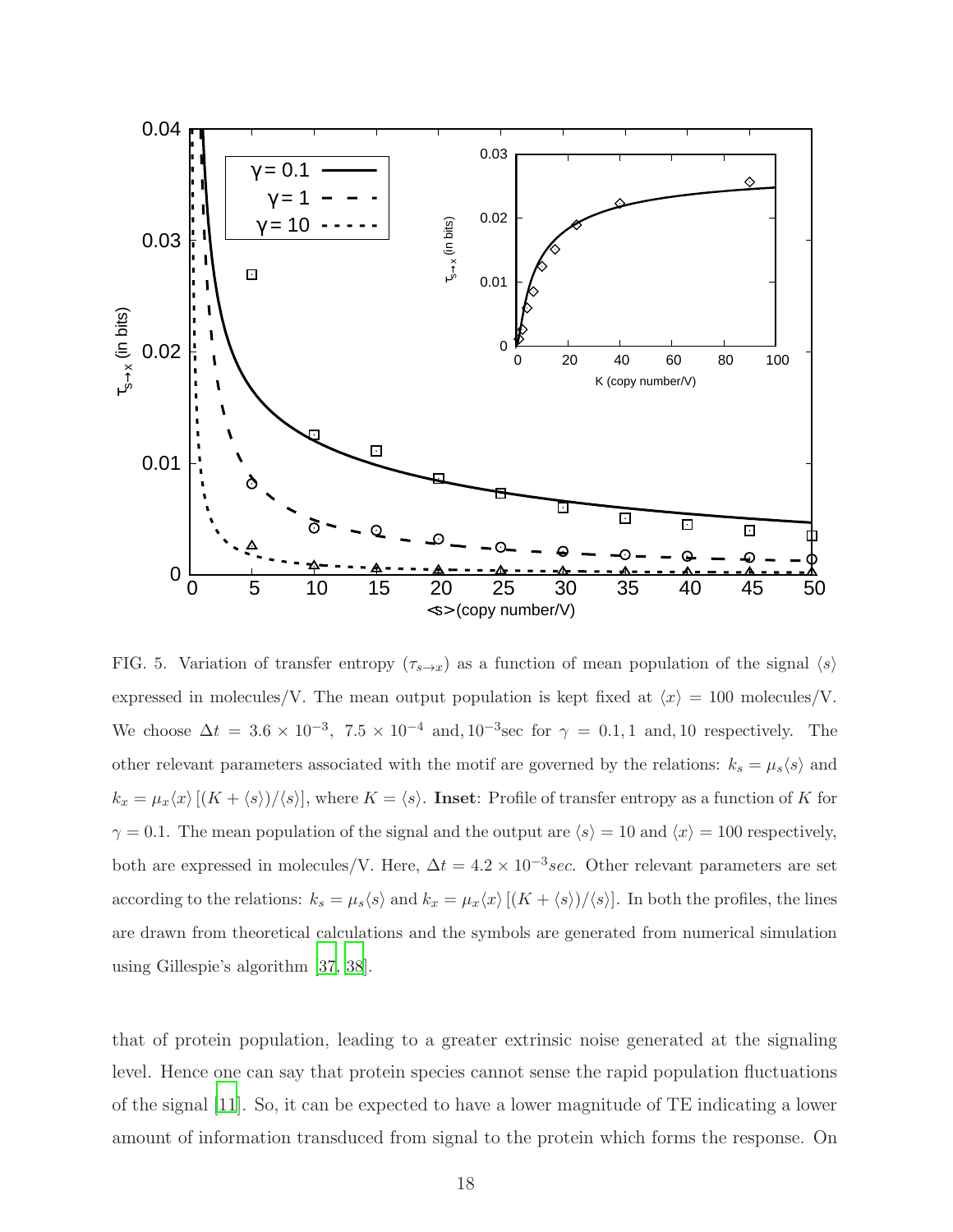the other hand, when  $\gamma = 1.0$ , i.e.,  $\mu_s = \mu_x$ , the relaxation time scales of the signal and the response species are matched. Consequently, in contrast to the former case, the protein can effectively sense the population changes of the signal by having a lesser extrinsic noise produced at the signaling level. Therefore, a greater extent of information is expected to be transduced from signal to the protein, leading to a greater magnitude of TE. For the case of  $\gamma = 0.1$ , the relaxation time of the signal is much higher than that of the protein, and hence the response can effectively sense the much slower fluctuations of the signal with ease. Consequently, protein level can accumulate more information about the signal fluctuations in this relaxation time scale limit in comparison with the other two cases. As a result, a much greater amount of information is processed from the signal to the protein. These three different variations of TE for three different magnitudes of  $\gamma$  are shown in Fig. [5.](#page-17-0)

For any particular value of  $\gamma$ , TE decreases with increasing  $\langle s \rangle$ . This increase in  $\langle s \rangle$  is obtained by increasing  $k_s$  while keeping  $\langle x \rangle$  fixed at 100. So, this indicates that a large population of the signaling component allows transduction of little amount of information to downstream protein population. As we go to the low population level of the signaling molecule, its information transduction capacity increases giving a higher value of TE in comparison to the former case. To account for this, we take note of Eq. [\(28\)](#page-12-0) giving the expression for the Fano factor of the protein population. On the right-hand side of this equation, the first term (unit value) arises due to the internal fluctuations (INL) caused by the variations in concentration of protein whereas the second term is due to the external fluctuations (EFL) originated at the signaling level

$$
EFL = \frac{\langle x \rangle}{\langle s \rangle (1 + \gamma)[1 + \langle s \rangle / K]^2}.
$$
\n(29)

According to Bauer *et al* [\[21](#page-24-14)], disturbance produced at a certain process variable propagates from that variable to the other variables in a chemical process. This disturbance contains information about the relative changes happening at that process variable, and this gets propagated along the path in the direction of the process flow. So, in this system of interest, information transmission in a certain direction is nothing but the propagation of fluctuations which contain information about the changes of the signal strength, along with that direction. TE does its work to identify the direction of fluctuations propagation and finds the extent of information transduced along that direction. Greater the propagation of fluctuations, greater will be the transduction of information which in turn produces a greater value of TE.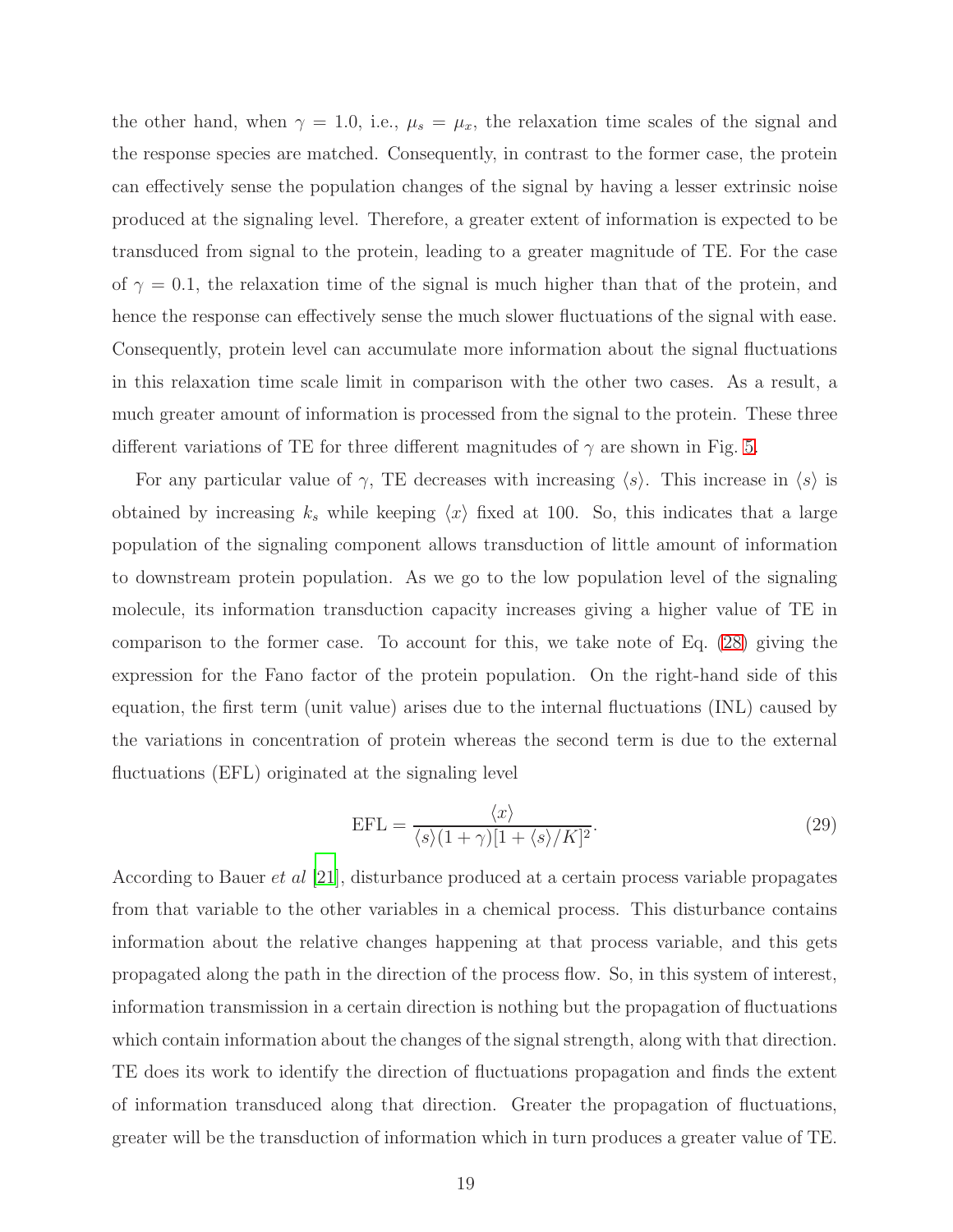The EFL in the protein level is incorporated due to the propagation of fluctuations from the signaling component to protein. So, it is understood that lesser propagation of fluctuations is reflected in the low value of EFL. With increasing  $\langle s \rangle$ , the value of EFL decreases indicating a decrease in the extent of fluctuations propagating along the cascade, and consequently, we get a diminished magnitude of TE. Fig. [5](#page-17-0) clearly depicts this diminishing behavior of TE with  $\langle s \rangle$ . Again, for a particular value of  $\langle s \rangle$ , if we change  $\gamma$  from 10 to 0.1 as described in the previous paragraph, the magnitude of EFL increases and hence we get an increase in TE because of the propagation of higher degree of fluctuations along the cascade. Fig. [5](#page-17-0) includes the inset panel which shows an increasing pattern of TE with increasing  $K$ . Taking a hint from the relationship of  $I(s; x)$  with K, it is evident that the time-lagged MI terms that constitute TE also increase with increasing  $K$ . This can be indirectly observed by noting the increasing trend of det  $\Delta_1$ , det  $\Delta_2$ , det  $\Delta_3$  and  $\sigma_x^2$  with increasing K.

## IV. CONCLUSION

Our work concentrates on the propagation of fluctuations in a one-step cascade using the tools of Shannon information theory. Within the stochastic framework, we have used metrics of mutual information, Fano factor and transfer entropy to analyze the complex correlation pattern of two random variables having a unidirectional regulation between them. These random variables which adhere to Gaussian approximation can well represent different biochemical species in a complex network. The key findings of our study are

- Fluctuations in the population level of the output species can be separated into two different categories namely internal and external fluctuations.
- Low copy number of input variable contributes a higher degree of fluctuations into the system. The external fluctuations originate at the level of input due to the low population can be characterized by the increasing width of the output probability distribution as we decrease the input population.
- The external fluctuations are also modulated by the separation of the relaxation time scale, which exits between the input and the output. Its signature is prominent in the profiles of Fano factor of the output, mutual information and transfer entropy.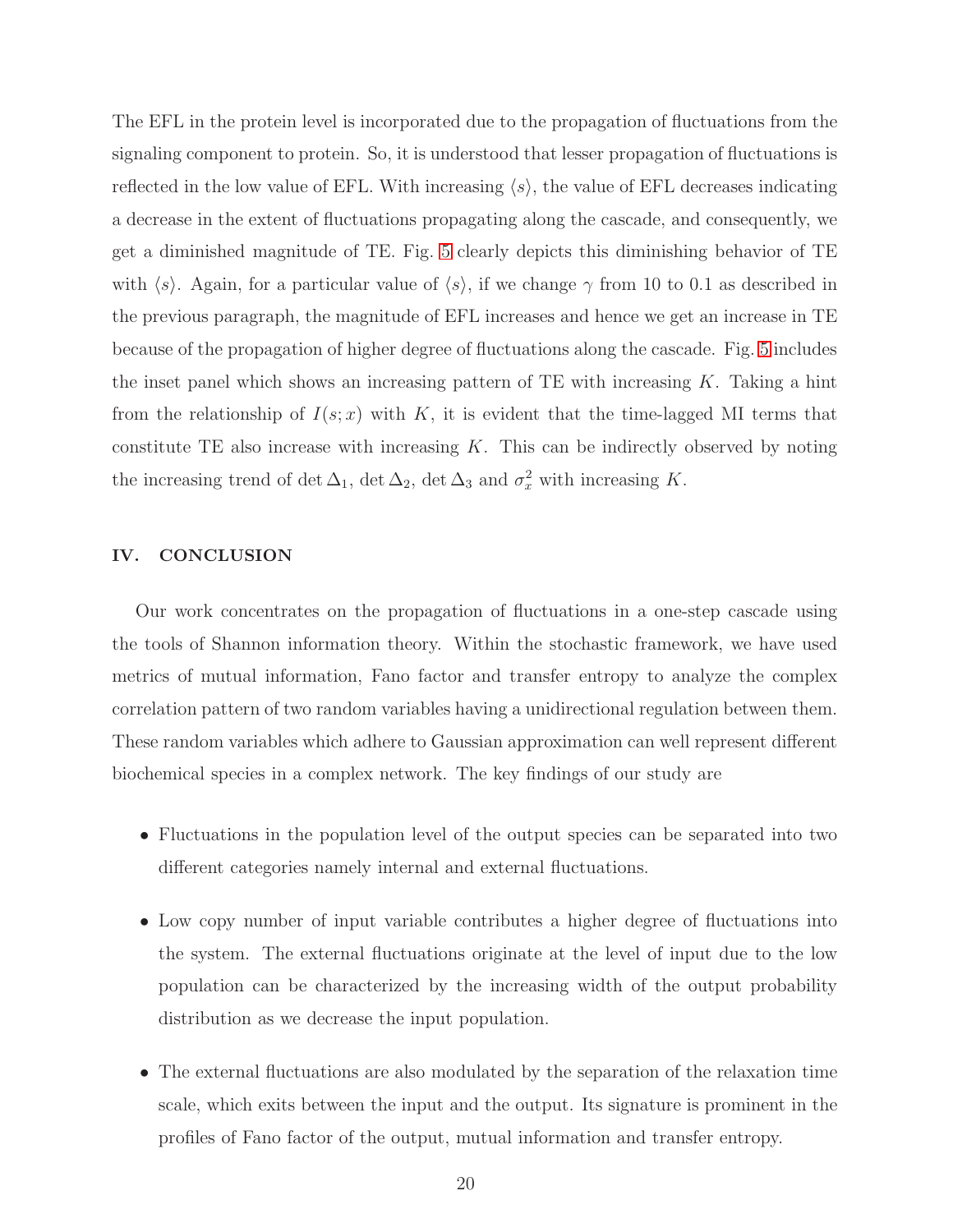- The profiles for all of these metrics follow the hyperbolic trend with increasing input population. Additionally, when the ratio of input to output relaxation rates  $(\gamma)$  is increased, all these profiles show reduced magnitudes. So, it signifies with fast variation in the input population level relative to that of the output population, and the output species fails to sense the input fluctuations in a reliable way.
- We noticed that with the low population of input and a smaller ratio of relaxation time scales between the input and output, the input species could have better predictive power over the output species and this predictive power sharply increases, thereby establishing a strong causal connection towards the future state of the response.
- It is also revealed that a more significant amount of fluctuations are propagated from upstream to downstream species under the scenario mentioned in the previous point.
- We obtained results that demonstrate a linear system produces higher values for Fano factor, mutual information and transfer entropy compared to a nonlinear system.

To summarize, low concentration and slower relaxation rate of TF relative to that of the target (X) allow the cascade to propagate significant amount of fluctuations in the protein level and thereby enhance the predictability about the fluctuations space associated with the protein level. According to Fraser and co-workers [\[45](#page-25-13)], in the synthesis of essential and complex forming proteins, low level of fluctuations are associated with the output. Hence, if the concentration of TF is high and rate of relaxation of the same is faster relative to that of the gene product (i.e., protein), these essential proteins can accumulate the low level of fluctuations. Again, in some circumstances fluctuations in the protein concentration are advantageous. In that case, the upstream regulatory gene product (TF) having low concentration fluctuates relatively slower with respect to protein to produce a large amount of fluctuations in the protein pool.

We believe, our study on the fluctuations propagation in OSC motif using the tool of transfer entropy paves the way to analyze more complicated networks given the advantage of the modular property of those networks which appear in various biological phenomena. The results of our work may also contribute as a starting point towards designing synthetic biological circuits.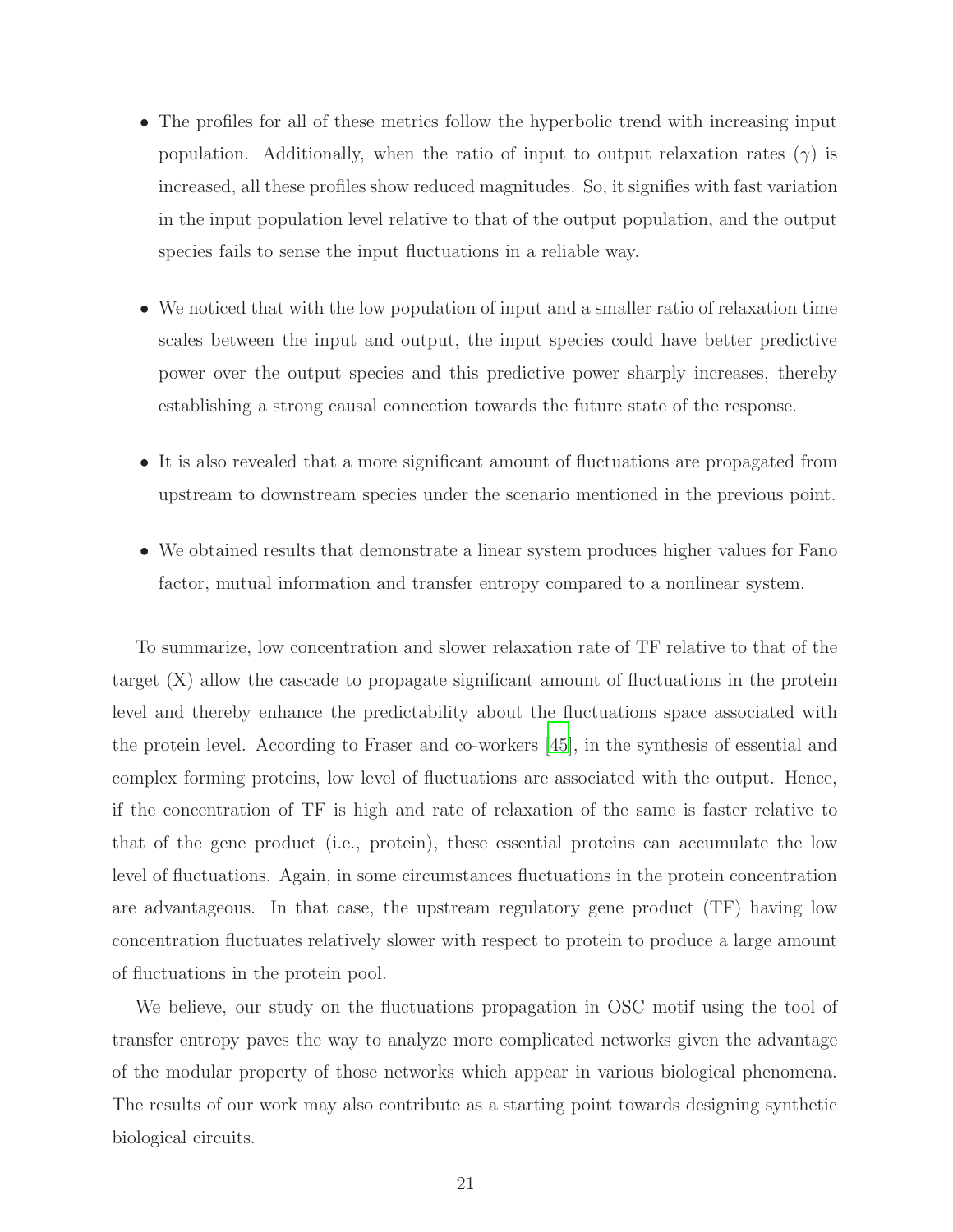### ACKNOWLEDGMENTS

Mintu Nandi and Ayan Biswas are thankful to UGC (22/06/2014(i)EU-V) and Bose Institute, Kolkata, respectively for research fellowship. Financial support from Council of Scientific and Industrial Research (CSIR), India  $[01(2771)/14/EMR-II]$  is thankfully acknowledged.

### Appendix A: The mutual information terms in Eq.[\(22\)](#page-9-0)

The mutual information terms in Eq. [\(22\)](#page-9-0) can be written in terms of Shannon entropy as

$$
I(x_{t+1}; s_t, x_t) = H(x_{t+1}) + H(s_t, x_t) - H(x_{t+1}, s_t, x_t),
$$
  

$$
I(x_{t+1}, x_t) = H(x_{t+1}) + H(x_t) - H(x_{t+1}, x_t).
$$

The Shannon entropy terms in the above equations can be written as

$$
H(s_t, x_t) = H(s_t) + H(x_t|s_t),
$$

where,

$$
H(s_t) = \frac{1}{2}\log_2(\sigma_s^2) + \frac{1}{2}\log_2(2\pi e),
$$
  
\n
$$
H(x_t|s_t) = \frac{1}{2}\log_2(\sigma_{x_t|s_t}^2) + \frac{1}{2}\log_2(2\pi e),
$$
  
\n
$$
\sigma_{x_t|s_t}^2 = \sigma_x^2 - \frac{\sigma_{sx}^4}{\sigma_s^2}.
$$

Therefore,

$$
H(s_t, x_t) = \frac{1}{2} \log_2 \left[ \det \Delta_1 \right] + \log_2(2\pi e),
$$
\n(A1)

\n
$$
\text{where, } \Delta_1 = \begin{pmatrix} \sigma_s^2 & \sigma_{sx}^2 \\ \sigma_{sx}^2 & \sigma_x^2 \end{pmatrix}.
$$

$$
H(x_{t+1}, x_t) = H(x_{t+1}) + H(x_t | x_{t+1}),
$$

where,

$$
H(x_{t+1}) = \frac{1}{2}\log_2(\sigma_x^2) + \frac{1}{2}\log_2(2\pi e),
$$
  
\n
$$
H(x_t|x_{t+1}) = \frac{1}{2}\log_2(\sigma_{x_t|x_{t+1}}^2) + \frac{1}{2}\log_2(2\pi e),
$$
  
\n
$$
\sigma_{x_t|x_{t+1}}^2 = \sigma_x^2 - \frac{\sigma_{x_{t+1},x_t}^4}{\sigma_x^2}.
$$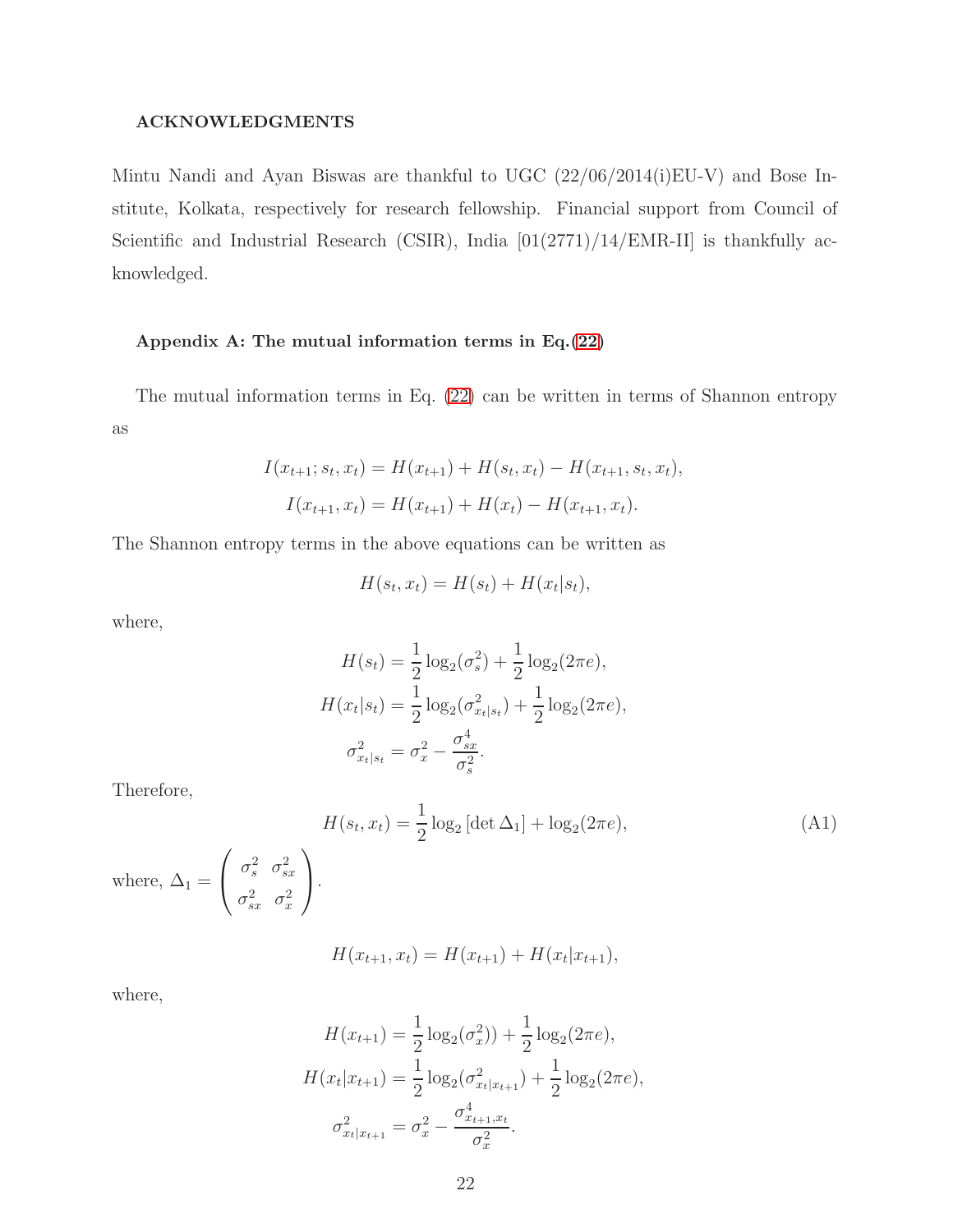Therefore,

$$
H(x_{t+1}, x_t) = \frac{1}{2} \log_2 \left[ \det \Delta_2 \right] + \log_2(2\pi e),
$$
\n(A2)  
\nwhere,  $\Delta_2 = \begin{pmatrix} \sigma_x^2 & \sigma_{x_{t+1}, x_t}^2 \\ \sigma_{x_{t+1}, x_t}^2 & \sigma_x^2 \end{pmatrix}.$   
\n
$$
H(x_{t+1}, s_t, x_t) = H(x_{t+1}) + H(s_t | x_{t+1}) + H(x_t | x_{t+1}, s_t),
$$

where,

$$
H(x_{t+1}) = \frac{1}{2}\log_2[\sigma_x^2] + \frac{1}{2}\log_2(2\pi e),
$$
  
\n
$$
H(s_t|x_{t+1}) = \frac{1}{2}\log_2[\sigma_{st|x_{t+1}}^2] + \frac{1}{2}\log_2(2\pi e),
$$
  
\n
$$
H(x_t|x_{t+1}, s_t) = \frac{1}{2}\log_2[\sigma_{xt|x_{t+1}, s_t}^2] + \frac{1}{2}\log_2(2\pi e),
$$
  
\n
$$
\sigma_{st|x_{t+1}}^2 = \sigma_s^2 - \frac{\sigma_{xt+1, s_t}^4}{\sigma_x^2},
$$
  
\n
$$
\sigma_{xt|x_{t+1}, s_t}^2 = \sigma_{xt}^2 - \left(\sigma_{xt+1, x_t}^2 \sigma_{st, x_t}^2\right) \left(\frac{\sigma_{xt+1}^2}{\sigma_{xt+1, s_t}^2} \sigma_{st}^2\right)^{-1}
$$
  
\n
$$
\times \left(\frac{\sigma_{xt, x_{t+1}}^2}{\sigma_{xt, s_t}^2}\right).
$$

After completing the matrix multiplication, the above partial variance gives

$$
\sigma_{x_t|x_{t+1},s_t}^2 = \sigma_x^2 - \frac{\sigma_s^2 \sigma_{x_{t+1},x_t}^4 - 2\sigma_{sx}^2 \sigma_{x_{t+1},s_t}^2 \sigma_{x_{t+1},x_t}^2 + \sigma_x^2 \sigma_{sx}^4}{\sigma_s^2 \sigma_x^2 - \sigma_{x_{t+1},s_t}^4}.
$$

Therefore,

$$
H(x_{t+1}, s_t, x_t) = \frac{1}{2} \log_2 \left[ \det \Delta_3 \right] + \frac{3}{2} \log_2(2\pi e),
$$
\n(A3)  
\nwhere,  $\Delta_3 = \begin{pmatrix} \sigma_x^2 & \sigma_{x_{t+1}, x_t}^2 & \sigma_{x_t}^2 \\ \sigma_{x_{t+1}, x_t}^2 & \sigma_x^2 & \sigma_{x_t}^2 \\ \sigma_{x_{t+1}, s_t}^2 & \sigma_{x_t}^2 & \sigma_s^2 \end{pmatrix}.$   
\n
$$
H(x_t) = \frac{1}{2} \log_2[\sigma_x^2] + \frac{1}{2} \log_2(2\pi e).
$$
\n(A4)

Hence, analytic expressions of the mutual information terms in Eq.[\[22\]](#page-9-0) are expressed as follows

$$
I(x_{t+1}; s_t, x_t) = \frac{1}{2} \log_2 \left( \frac{\sigma_x^2 \det \Delta_1}{\det \Delta_3} \right), \tag{A5}
$$

$$
I(x_{t+1}; x_t) = \frac{1}{2} \log_2 \left( \frac{\sigma_x^4}{\det \Delta_2} \right).
$$
 (A6)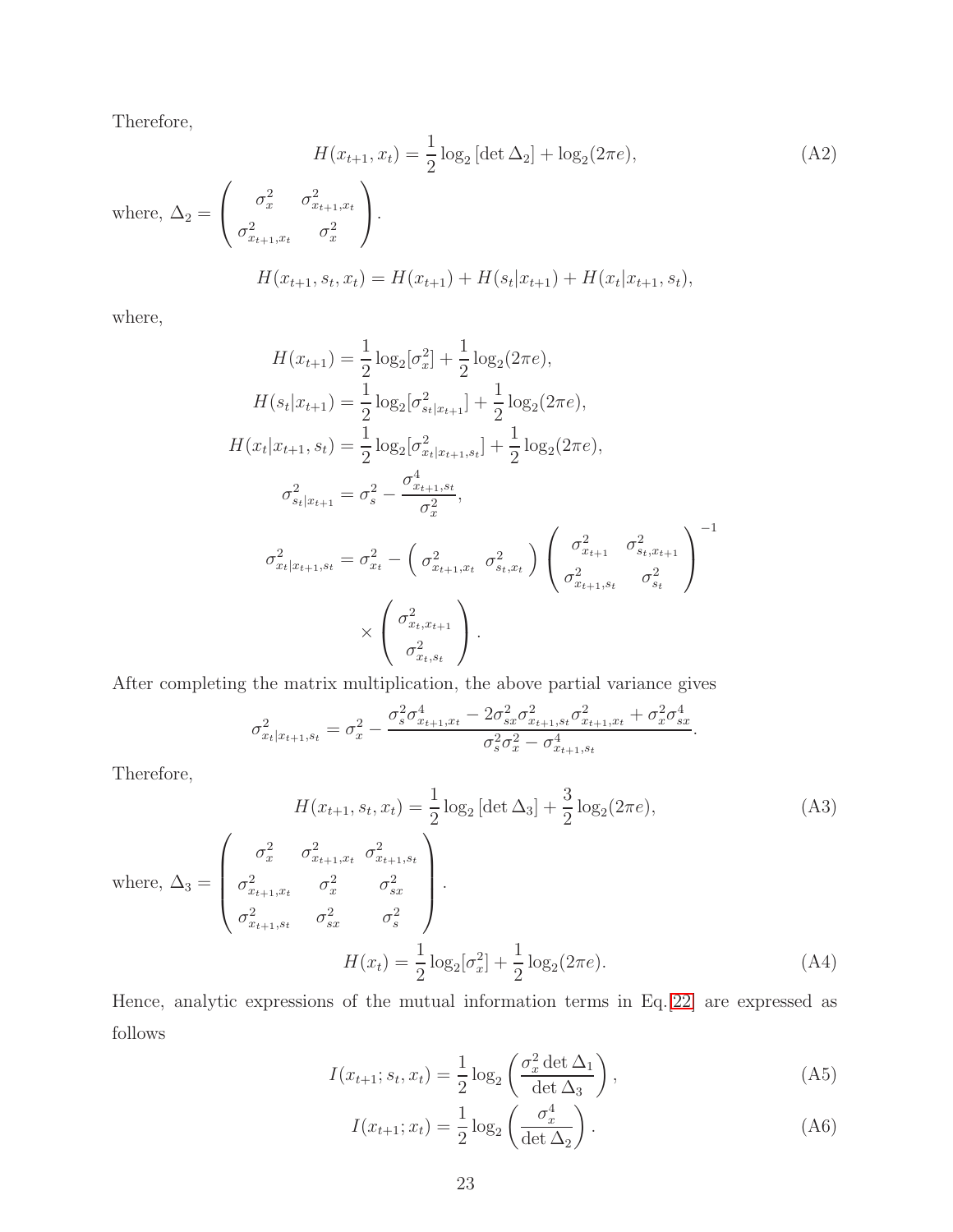#### Appendix B: Calculation of Fano factor given in Eq. [\(28\)](#page-12-0)

For nonlinear interaction (with  $n = 1$ ) we have  $f'_s(\langle s \rangle) = 0$  and  $f'_{x,s}(\langle s \rangle, \langle x \rangle) = k_x K/(K +$  $\langle s \rangle$ <sup>2</sup>. Now using Eq. [\(15\)](#page-7-2), we have

$$
\sigma_s^2 = \frac{2\beta_1\langle s \rangle}{1 - [f_s'(\langle s \rangle)\Delta t + 1 - \beta_1]^2},
$$
  
 
$$
\approx \langle s \rangle,
$$
 (B1)

where we have neglected the terms with  $\Delta t^2$ , i.e.,  $(1 - \beta_1)^2 \approx 1 - 2\beta_1$ , as  $\beta_1 = \mu_s \Delta t$ . Similarly, using Eq. [\(16\)](#page-7-2),  $\beta_1 = \mu_s \Delta t$  and  $\beta_2 = \mu_x \Delta t$  we write

$$
\sigma_{sx}^{2} = \frac{\sigma_{s}^{2}[f_{x,s}'(\langle s \rangle, \langle x \rangle) \Delta t][f_{s}'(\langle s \rangle) \Delta t + 1 - \beta_{1}]}{1 - [f_{s}'(\langle s \rangle) \Delta t + 1 - \beta_{1}](1 - \beta_{2})},
$$
  
\n
$$
\approx \sigma_{s}^{2} \frac{k_{x} K \Delta t}{(K + \langle s \rangle)^{2}} \times \frac{1}{(\mu_{s} + \mu_{x}) \Delta t},
$$
  
\n
$$
= \frac{k_{x} K \langle s \rangle}{(\mu_{s} + \mu_{x})(K + \langle s \rangle)^{2}}.
$$
 (B2)

On a similar note, from Eq. [\(17\)](#page-7-2) we have

$$
\sigma_x^2 = \frac{2\beta_2\langle x \rangle + [f'_{x,s}(\langle s \rangle, \langle x \rangle) \Delta t]^2 \sigma_s^2 + 2[f'_{x,s}(\langle s \rangle, \langle x \rangle) \Delta t](1 - \beta_2) \sigma_{sx}^2}{\beta_2(2 - \beta_2)},
$$
  
\n
$$
\approx 2\mu_x \Delta t \left[ \langle x \rangle + \frac{\langle x \rangle^2}{\langle s \rangle (1 + \gamma) \left(1 + \frac{\langle s \rangle}{K}\right)^2} \right] \times \frac{1}{2\mu_x \Delta t},
$$
  
\n
$$
= \langle x \rangle + \frac{\langle x \rangle^2}{\langle s \rangle (1 + \gamma) \left(1 + \frac{\langle s \rangle}{K}\right)^2},
$$
(B3)

where  $\gamma = \mu_s/\mu_x$ . Now, using the definition of Fano factor we have the expression given in Eq. [\(28\)](#page-12-0)

$$
F(x) = \frac{\sigma_x^2}{\langle x \rangle} = 1 + \frac{\langle x \rangle}{\langle s \rangle (1 + \gamma) \left(1 + \frac{\langle s \rangle}{K}\right)^2}.
$$

- <span id="page-23-0"></span>[1] C. E. Shannon, Bell. Syst. Tech. J 27, 379 (1948).
- <span id="page-23-1"></span>[2] C. E. Shannon and W. Weaver, *The Mathematical Theory of Communication* (Urbana: University of Illinois Press, 1963).
- <span id="page-23-2"></span>[3] L. Faes, D. Kugiumtzis, G. Nollo, F. Jurysta, and D. Marinazzo, Phys. Rev. E 91, 032904  $(2015).$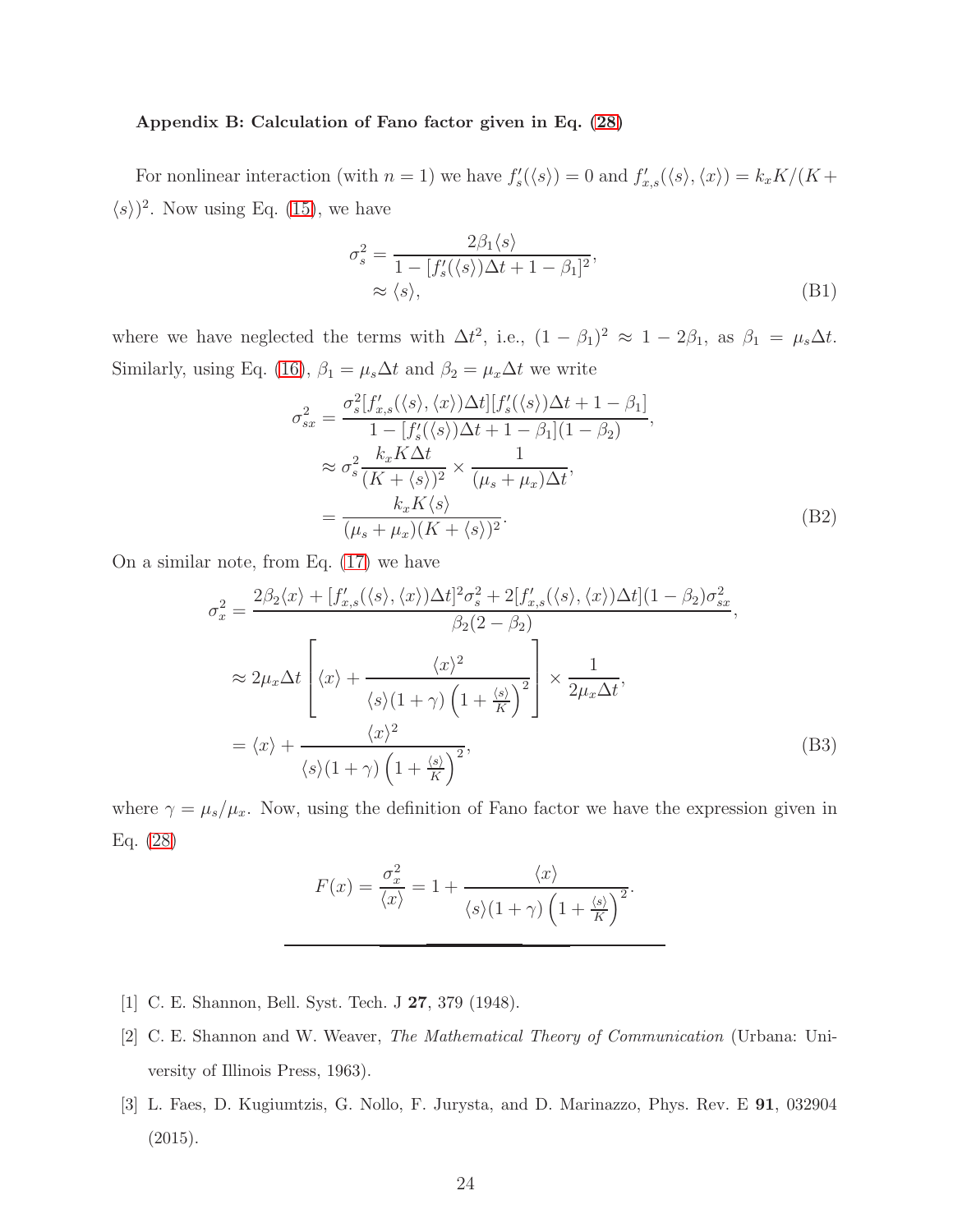- <span id="page-24-0"></span>[4] L. Faes, A. Porta, and G. Nollo, Entropy 17, 277 (2015).
- <span id="page-24-1"></span>[5] L. Faes, A. Porta, G. Nollo, and M. Javorka, Entropy 19, 5 (2017).
- [6] U. Alon, *An Introduction to Systems Biology: Design Principles of Biological Circuits* (CRC Press, Boca Raton, 2006).
- <span id="page-24-3"></span><span id="page-24-2"></span>[7] U. Alon, Nat. Rev. Genet. 8, 450 (2007).
- [8] P. Mehta, S. Goyal, T. Long, B. L. Bassler, and N. S. Wingreen, Mol. Syst. Biol. 5, 325 (2009).
- <span id="page-24-4"></span>[9] C. Waltermann and E. Klipp, Biochim. Biophys. Acta 1810, 924 (2011).
- <span id="page-24-5"></span>[10] A. Tareen, N. S. Wingreen, and R. Mukhopadhyay, Phys. Rev. E 97, 020402(R) (2018).
- <span id="page-24-6"></span>[11] A. K. Maity, P. Chaudhury, and S. K. Banik, PLoS ONE 10, e0123242 (2015).
- [12] N. G. van Kampen, *Stochastic Processes in Physics and Chemistry, 3rd ed.* (North-Holland, Amsterdam, 2007).
- <span id="page-24-7"></span>[13] M. C. Donaldson-Matasci, C. T. Bergstrom, and M. Lachmann, Oikos 119, 219 (2010).
- <span id="page-24-8"></span>[14] O. Rivoire and S. Leibler, J. Stat. Phys. **142**, 1124 (2011).
- <span id="page-24-9"></span>[15] S. F. Taylor, N. Tishby, and W. Bialek, ArXiv e-prints (2007), 0712.4382.
- [16] T. M. Cover and J. A. Thomas, *Elements of Information Theory* (Wiley-Interscience, New York, 1991).
- <span id="page-24-10"></span>[17] T. Schreiber, Phys. Rev. Lett. **85**, 461 (2000).
- <span id="page-24-11"></span>[18] T. Bossomaier, L. Barnett, M. Harr´e, and J. T. Lizier, *An introduction to transfer entropy: information flow in complex systems* (Springer International, 2016).
- <span id="page-24-12"></span>[19] M. Prokopenko and J. T. Lizier, Sci. Rep. 4, 5394 (2014).
- <span id="page-24-13"></span>[20] M. Wibral, N. Pampu, V. Priesemann, F. Siebenhuhner, H. Seiwert, M. Lindner, J. T. Lizier, and R. Vicente, PLoS ONE 8, e55809 (2013).
- <span id="page-24-14"></span>[21] M. Bauer, J. W. Cox, M. H. Caveness, J. J. Downs, and N. F. Thornhill, IEEE Transactions on Control Systems Technology 15, 12 (2007).
- <span id="page-24-15"></span>[22] R. E. Spinney, J. T. Lizier, and M. Prokopenko, Phys. Rev. E 94, 022135 (2016).
- <span id="page-24-16"></span>[23] M. Kaern, T. C. Elston, W. J. Blake, and J. J. Collins, Nat. Rev. Genet. 6, 451 (2005).
- <span id="page-24-17"></span>[24] J. Paulsson, Phys. Life Rev. 2, 157 (2005).
- <span id="page-24-18"></span>[25] D. T. Gillespie, J. Chem. Phys. **113**, 297 (2000).
- <span id="page-24-20"></span>[26] J. Elf and M. Ehrenberg, Genome Res. 13, 2475 (2003).
- [27] J. Paulsson, Nature **427**, 415 (2004).
- <span id="page-24-19"></span>[28] S. Tănase-Nicola, P. B. Warren, and P. R. ten Wolde, Phys. Rev. Lett.  $97,068102$  (2006).